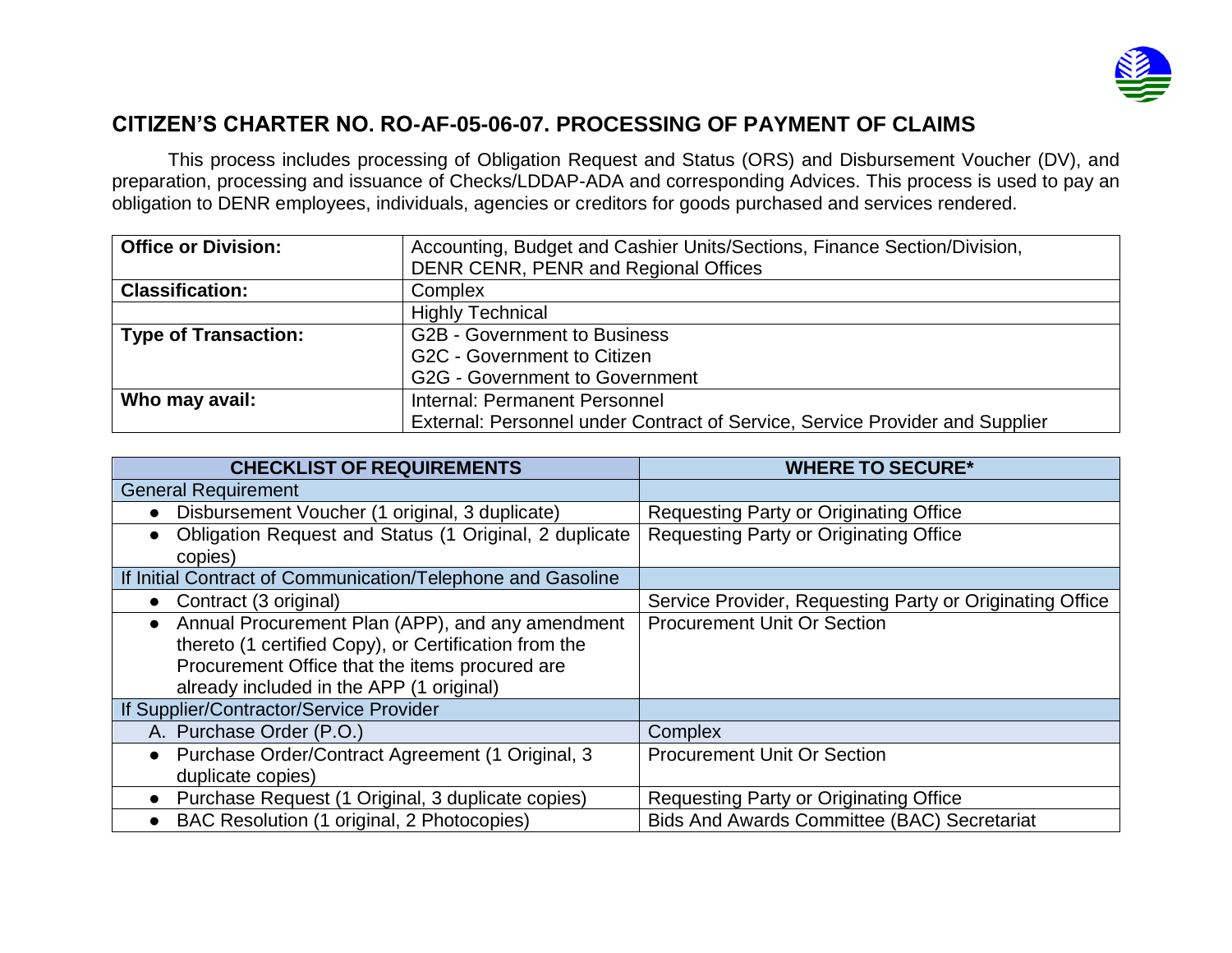

| <b>CHECKLIST OF REQUIREMENTS</b>                                                                              | <b>WHERE TO SECURE*</b>                                  |
|---------------------------------------------------------------------------------------------------------------|----------------------------------------------------------|
| PHILGEPS Posting (if above 50K) (1 original, 2<br>$\bullet$                                                   | <b>Bids And Awards Committee (BAC) Secretariat</b>       |
| Photocopies)                                                                                                  |                                                          |
| PhilGeps Registration and/or Certification from<br>$\bullet$                                                  | <b>Bids And Awards Committee (BAC) Secretariat</b>       |
| Procurement- that legal document from GPPB Reso                                                               |                                                          |
| No. 21-2017 dated 5/30/2017 are submitted and duly                                                            |                                                          |
| verified (1 original, 2 Photocopies)                                                                          |                                                          |
| Agency Procurement Request/APR Form No. 02 (for<br>$\bullet$                                                  | <b>Procurement section</b>                               |
| supplies), In case supplies are not available at DBM,                                                         |                                                          |
| there must be a certificate of Non-availability of stock                                                      |                                                          |
| from PS-DBM (1 original, 2 Photocopies)                                                                       |                                                          |
| Annual Procurement Plan (APP), and any amendment<br>$\bullet$                                                 | Requesting Party/Procurement Section/ BAC<br>Secretariat |
| thereto (1 Certified Copy), or Certification from the<br>Procurement Office (and/or BAC Secretariat) that the |                                                          |
| items procured are already included in the APP (1)                                                            |                                                          |
| original)                                                                                                     |                                                          |
| Abstract of Quotations (2 Original)                                                                           | Requesting Party or Originating Office & BAC             |
|                                                                                                               | Secretariat                                              |
| Quotations with Certification from Procurement Office                                                         | Service Provider                                         |
| that Supplier has Submitted Updated Eligibility                                                               |                                                          |
| Documents/Legal Documents (Alternative Method of                                                              |                                                          |
| Procurement), if shopping (3 Original Per Supplier)                                                           |                                                          |
| At least 1 Filled-Up Quotation, with Proof of Receipt of<br>$\bullet$                                         | <b>Service Provider</b>                                  |
| Quotation (1 original, 2 photocopies)                                                                         |                                                          |
| Certificate of Posting in 3 Conspicuous Places (1<br>$\bullet$                                                | <b>BAC Secretariat</b>                                   |
| original, 2 photocopies)                                                                                      |                                                          |
| • Request for Quotations (1 original Per Supplier)                                                            | <b>Service Provider</b>                                  |
| Special Order, if Applicable (1 Photocopy)                                                                    | Requesting Party or Originating Office, Regional Office  |
|                                                                                                               | Or Central Office                                        |
| Inspection and Acceptance Report (1 original, 2                                                               | Inspection and Acceptance Committee (IAC)                |
| Photocopies)                                                                                                  |                                                          |
| Sales Invoice/Delivery Receipt/Official Receipt (1                                                            | <b>Service Provider</b>                                  |
| original, 2 Photocopies)                                                                                      |                                                          |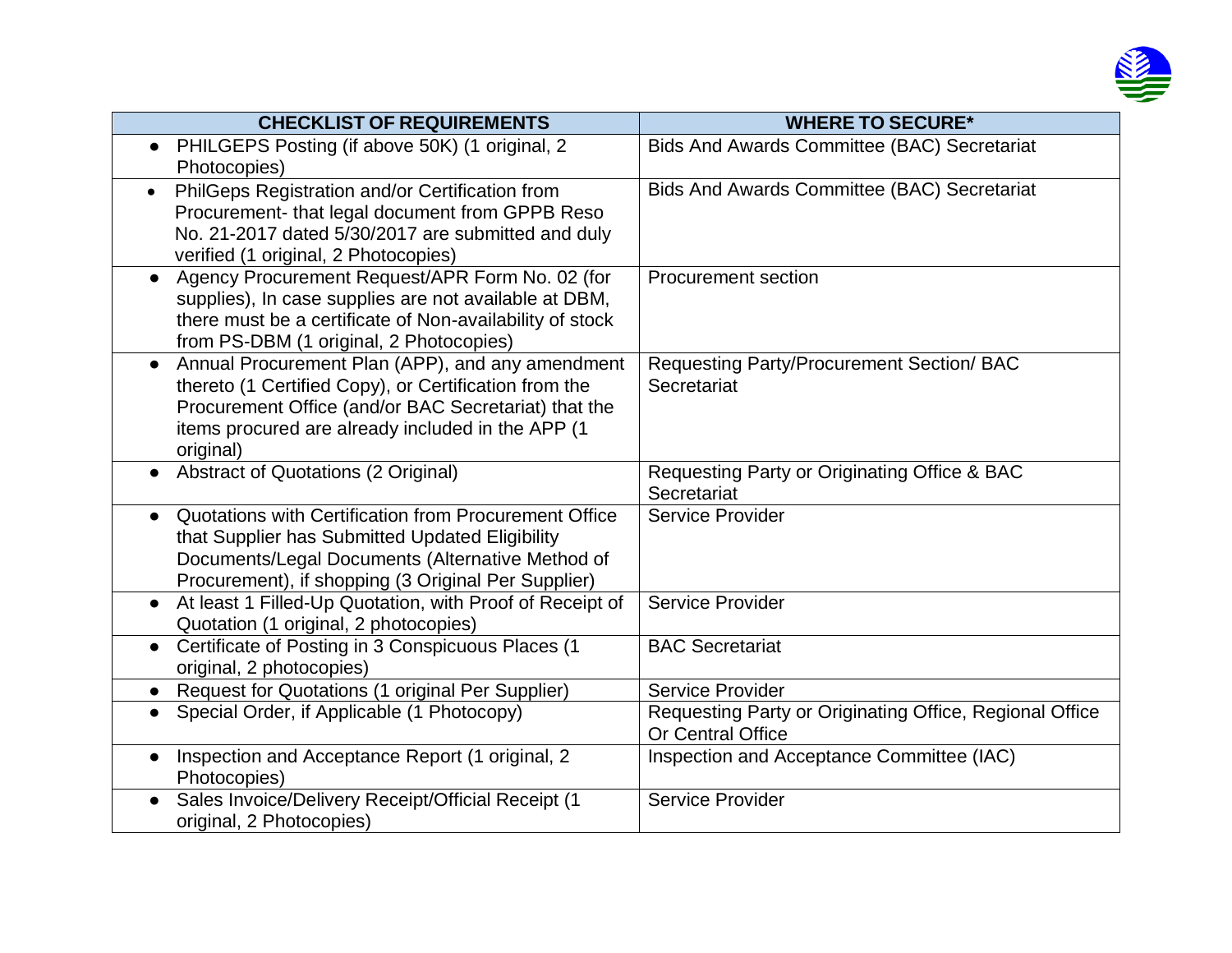

| $\bullet$ | Certificate Of Acceptance (1 original, 2 Photocopies)                                                                                                                | <b>Requesting Party</b>                                                             |
|-----------|----------------------------------------------------------------------------------------------------------------------------------------------------------------------|-------------------------------------------------------------------------------------|
|           | B. P.O. Through Direct Contracting                                                                                                                                   |                                                                                     |
| $\bullet$ | Purchase Request with Certification<br>the<br>from<br>Procurement Office that the items procured are already<br>included in the APP (1 Original, 3 duplicate copies) | Requesting Party or Originating Office and Procurement<br>Office                    |
| $\bullet$ | BAC Resolution (1 Original, 3 duplicate copies)                                                                                                                      | <b>BAC Secretariat</b>                                                              |
| $\bullet$ | Quotations (1 Original, 3 duplicate copies)                                                                                                                          | Service Provider                                                                    |
| $\bullet$ | Distributor Certificate or Sworn Certificate of Guarantee<br>Exclusive Distributorship Agreement (If Applicable)<br>(2 photocopies)                                  | Service Provider Or Bac Secretariat                                                 |
| $\bullet$ | Inspection Report (1 Original, 3 duplicate copies)                                                                                                                   | Inspection And Acceptance Committee (IAC)                                           |
| $\bullet$ | Certificate of Acceptance (1 Original, 3 duplicate<br>copies)                                                                                                        | <b>Requesting Party</b>                                                             |
|           | If Meals and Snacks For Seminar/Training                                                                                                                             |                                                                                     |
| $\bullet$ | Special Order or Notice of Meeting (1 original, 2<br>photocopies)                                                                                                    | Requesting Party or Originating Office, Regional Office<br><b>Or Central Office</b> |
| $\bullet$ | Purchase Request with Certification<br>from<br>the<br>Procurement Office that the items procured are already<br>included in the APP (1 Original, 2 photocopies)      | <b>Requesting Party or Originating Office</b>                                       |
| $\bullet$ | RESO (1 original, 2 photocopies)                                                                                                                                     | <b>BAC Secretariat</b>                                                              |
| $\bullet$ | PHILGEPS BNA - RFQ (1 original, 2 photocopies)                                                                                                                       | <b>BAC Secretariat</b>                                                              |
| $\bullet$ | 3 Quotations (1 original Per Supplier, 2 photocopies)                                                                                                                | <b>Service Provider</b>                                                             |
| $\bullet$ | APQ (1 original, 2 photocopies)                                                                                                                                      | <b>BAC Secretariat</b>                                                              |
| $\bullet$ | Certification from Procurement that legal document<br>from GPPB Reso No. 21-2017 dated 5/30/2017 are<br>submitted and duly verified (1 original), if applicable      | Procurement Section, Administrative Division                                        |
|           | • Contract (1 Original, 2 photocopies)                                                                                                                               | Service Provider, Requesting Party or Originating Office                            |
| $\bullet$ | Billing or Statement of Account (1 original, 2<br>photocopies)                                                                                                       | Service Provider, Requesting Party or Originating Office                            |
|           | Menu (1 original, 2 photocopies) if applicable                                                                                                                       | Service Provider, Requesting Party or Originating Office                            |
| $\bullet$ | Attendance (1 original, 2 photocopies)                                                                                                                               | <b>Requesting Party or Originating Office</b>                                       |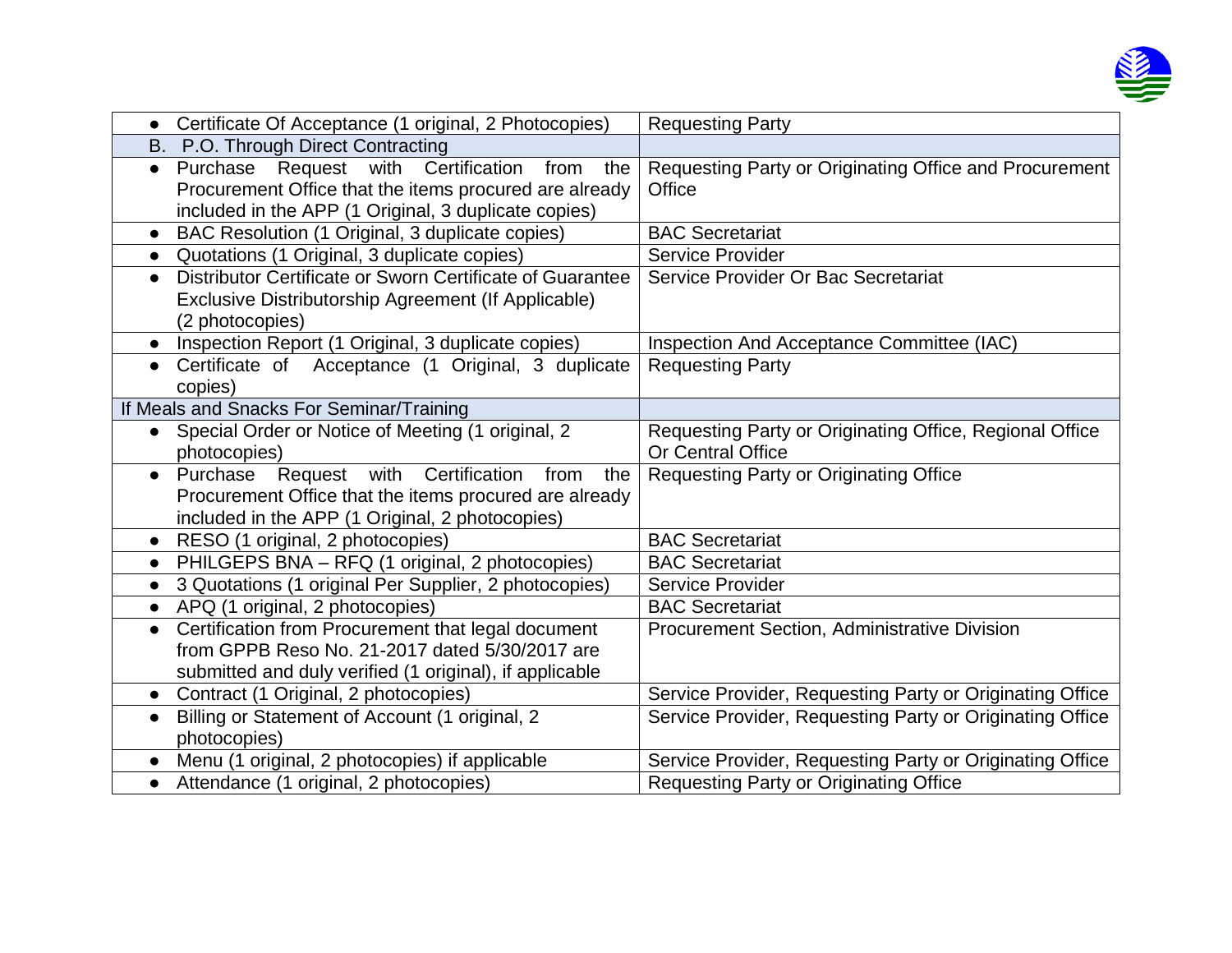

| • Activity Report with Pictures (1 original, 2 photocopies)                                                                                                   | <b>Requesting Party or Originating Office</b>               |
|---------------------------------------------------------------------------------------------------------------------------------------------------------------|-------------------------------------------------------------|
| If Job Order (J.O.)                                                                                                                                           |                                                             |
| A. Repair of Vehicle/Equipment/Facilities                                                                                                                     |                                                             |
| Purchase Request with notation that it is included in the<br>$\bullet$<br>APP (1 original, 2 photocopies)                                                     | <b>Requesting Party or Originating Office</b>               |
| Pre-Repair Inspection<br>(1)<br>original,<br>2<br>Report<br>$\bullet$<br>Photocopies)                                                                         | <b>Inspection Committee</b>                                 |
| BAC Resolution for Major Repairs (1 original, 2<br>$\bullet$<br>Photocopies)                                                                                  | <b>BAC Secretariat</b>                                      |
| Abstract of Quotations (1 original, 2 Photocopies)                                                                                                            | Requesting Party or Originating Office & BAC<br>Secretariat |
| Quotations (1 original Per Supplier, 2 Photocopies)                                                                                                           | <b>Service Provider</b>                                     |
| 2<br>• Post Repair Inspection Report (1<br>original,<br>Photocopies)                                                                                          | Property Unit/Section, General Services Section (GSS)       |
| Certificate of Acceptance (1 original, 2 Photocopies)                                                                                                         | <b>Requesting Party</b>                                     |
| PHILGEPS Posting (above 50K) (1 original, 2<br>$\bullet$<br>photocopies)                                                                                      | <b>Procurement Section</b>                                  |
| Certificate of Posting of Award (1 original, 2<br>$\bullet$<br>photocopies)                                                                                   | <b>Procurement Section</b>                                  |
| Certification from Procurement that legal document<br>$\bullet$<br>from GPPB Reso No. 21-2017 dated 5/30/2017 are<br>submitted and duly verified (1 original) | <b>Procurement Section</b>                                  |
| Waste Materials Report (1 original, 2 Photocopies)<br>$\bullet$                                                                                               |                                                             |
| Certificate of Availability of Funds (1 original,<br>$\overline{2}$<br>photocopies)                                                                           | <b>Budget and Accounting Section</b>                        |
| <b>B.</b> Printing                                                                                                                                            |                                                             |
| Purchase Request with notation that it is included in the<br>$\bullet$<br>APP (1 original, 2 photocopies)                                                     | <b>Requesting Party or Originating Office</b>               |
| Layout, E-Copy of Document to be Printed, or Source<br>of Layout (1 original, Digital Copy)                                                                   | <b>Requesting Party or Originating Office</b>               |
| BAC Resolution (1 original, 2 Photocopies)                                                                                                                    | <b>BAC Secretariat</b>                                      |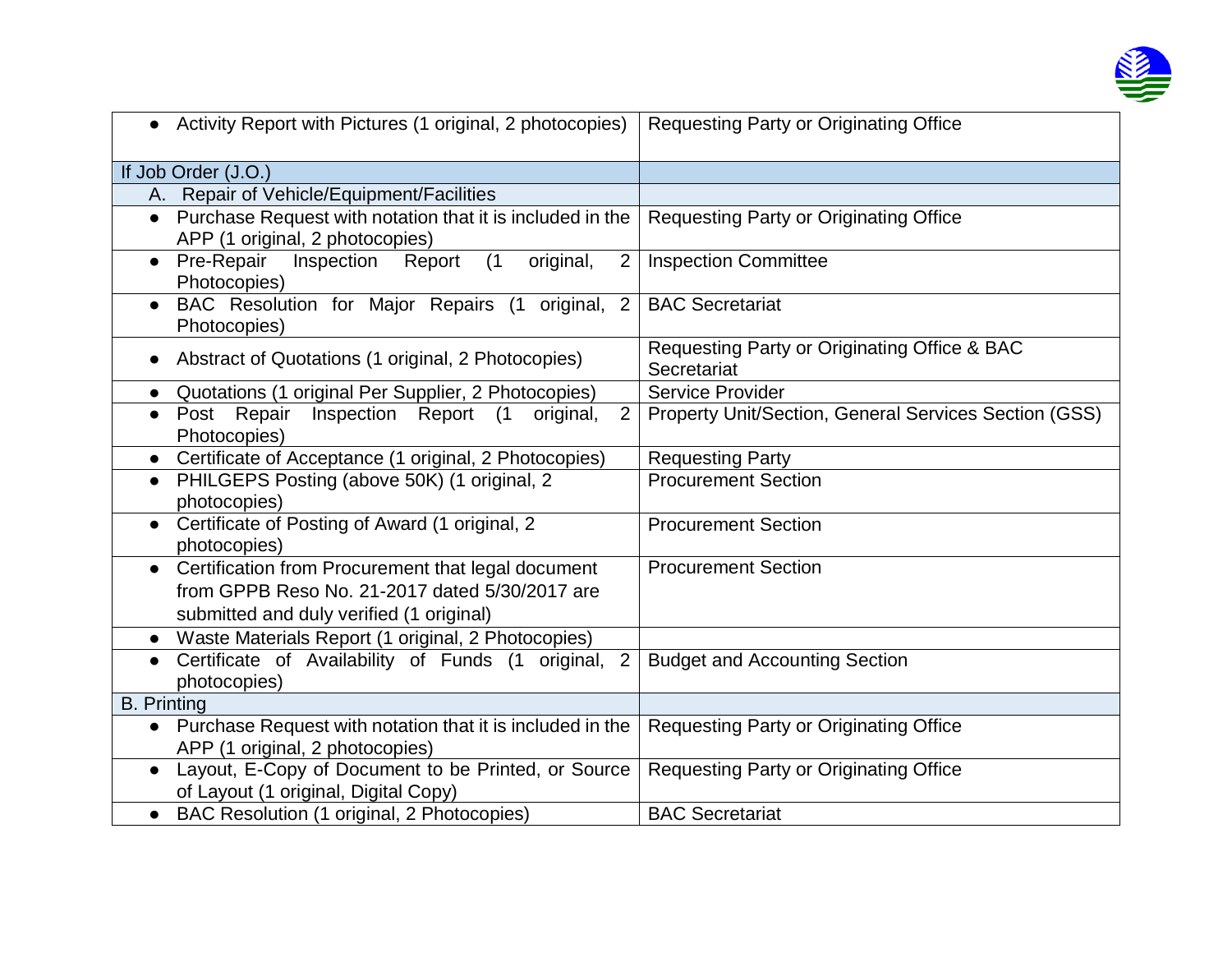

| <b>CHECKLIST OF REQUIREMENTS</b>                                                                                                                                             | <b>WHERE TO SECURE*</b>                                                        |
|------------------------------------------------------------------------------------------------------------------------------------------------------------------------------|--------------------------------------------------------------------------------|
| Abstract of Quotations (1 original, 2 Photocopies)                                                                                                                           | Requesting Party or Originating Office & BAC<br>Secretariat                    |
| PHILGEPS Posting (above 50K) (1 original, 2<br>$\bullet$<br>photocopies)                                                                                                     | <b>Procurement Section</b>                                                     |
| Certificate of Posting of Award (1 original, 2<br>$\bullet$<br>photocopies)                                                                                                  | <b>Procurement Section</b>                                                     |
| Certification from Procurement that legal document<br>$\bullet$                                                                                                              | <b>Procurement Section</b>                                                     |
| from GPPB Reso No. 21-2017 dated 5/30/2017 are                                                                                                                               |                                                                                |
| submitted and duly verified (1 original), if applicable                                                                                                                      |                                                                                |
| Quotations (1 original Per Supplier, 2 Photocopies)<br>$\bullet$                                                                                                             | Service Provider                                                               |
| Inspection Report (1 original, 2 Photocopies)                                                                                                                                | Inspection And Acceptance Committee (IAC)                                      |
| Certificate of Acceptance (1 original, 2 Photocopies)<br>$\bullet$                                                                                                           | <b>Requesting Party</b>                                                        |
| If Agency Procurement Request (APR)                                                                                                                                          |                                                                                |
| Purchase Request (1 original, 2 photocopies)                                                                                                                                 | <b>Requesting Party or Originating Office</b>                                  |
| Certificate of Availability of Funds (1 original, 2<br>$\bullet$<br>photocopies)                                                                                             | <b>Budget and Accounting Section</b>                                           |
| If Contract                                                                                                                                                                  |                                                                                |
| Notarized Contract (1 original, 2 photocopies)<br>$\bullet$                                                                                                                  | Requesting Party or Originating Office, BAC Secretariat<br>or Service Provider |
| • Purchase Request (1 original, 2 photocopies)                                                                                                                               | <b>Requesting Party or Originating Office</b>                                  |
| PHILGEPS Posting (50K and above) (1 original, 2<br>$\bullet$<br>photocopies)                                                                                                 | <b>Procurement Section</b>                                                     |
| Certificate of Posting of Award (1 original, 2<br>$\bullet$<br>photocopies)                                                                                                  | <b>Procurement Section</b>                                                     |
| Certification from Procurement that legal document<br>$\bullet$<br>from GPPB Reso No. 21-2017 dated 5/30/2017 are<br>submitted and duly verified (1 original), if applicable | <b>Procurement Section</b>                                                     |
| TOR (1 original, 2 photocopies)                                                                                                                                              | <b>Requesting Party or Originating Office</b>                                  |
| Letter Intent/Proposal (1 original, 2 photocopies)                                                                                                                           | <b>Service Provider</b>                                                        |
| Curriculum Vitae with Personal Data Sheet (1 original,<br>2 photocopies)                                                                                                     | <b>Service Provider</b>                                                        |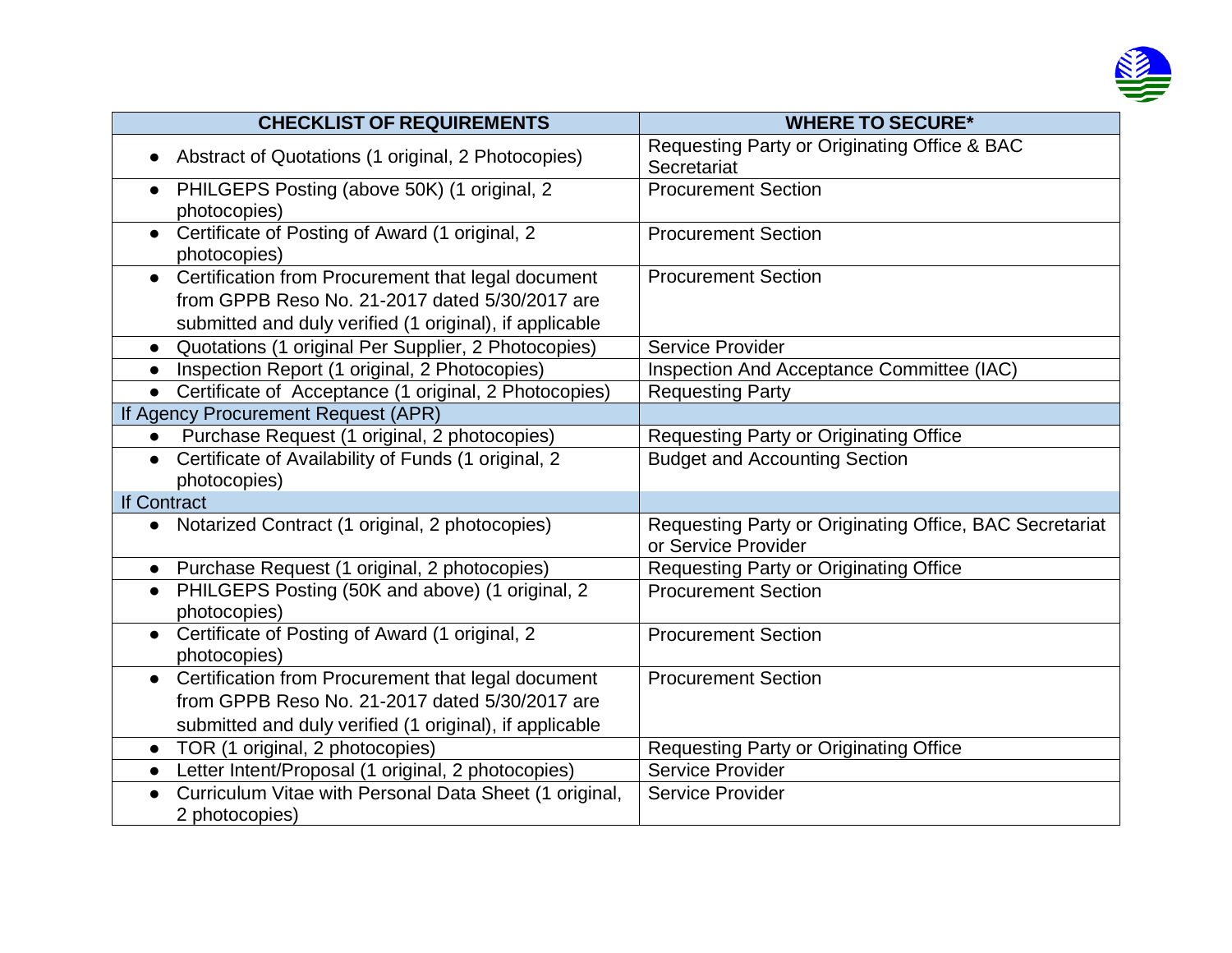

| <b>CHECKLIST OF REQUIREMENTS</b>                                                                  | <b>WHERE TO SECURE*</b>                                 |
|---------------------------------------------------------------------------------------------------|---------------------------------------------------------|
| • Letter Request for Payment (For Resource Person,                                                | <b>Service Provider</b>                                 |
| Documentor, or Facilitator) (1 original, 2 Photocopies)                                           |                                                         |
| Evaluation Report (for Resource Person, Documentor<br>$\bullet$                                   | <b>Requesting Party</b>                                 |
| or Facilitator) (1 original, 2 Photocopies)                                                       |                                                         |
| Certificate of Acceptance (1 original, 2 Photocopies)<br>$\bullet$                                | <b>Requesting Party</b>                                 |
| Certificate of Availability of Funds (1<br>$\overline{2}$<br>original,<br>$\bullet$               | <b>Budget and Accounting Section</b>                    |
| photocopies)                                                                                      |                                                         |
| • Actual Output (3 photocopies, if applicable)                                                    | <b>Service Provider</b>                                 |
| If Salaries of Contract of Service                                                                |                                                         |
| Notarized Contract (1 original or certified true copy<br>$\bullet$                                | Requesting Party or Originating Office, BAC Secretariat |
| and 2 photocopies for the first payment only)                                                     | or Service Provider                                     |
| Duly Accomplished Daily Time Record (DTR) (1<br>$\bullet$                                         | <b>Personnel Unit/Section</b>                           |
| original, 2 Photocopies)                                                                          |                                                         |
| Travel Order, if applicable (3 photocopies)<br>$\bullet$                                          | <b>Requesting Party</b>                                 |
| Accomplishment Report (1 original, 2 Photocopies)<br>$\bullet$                                    | <b>Requesting Party</b>                                 |
| S.O, if Applicable (1 original, 2 Photocopies)<br>$\bullet$                                       | DENR Central, Regional, PENR and/or CENR Office         |
| MCLE Certification, if Lawyer (1 original, 2<br>$\bullet$                                         | Service Provider                                        |
| Photocopies)                                                                                      |                                                         |
| Written Concurrence from COA, if Lawyer (1 original, 2<br>$\bullet$                               | Commission On Audit (COA)                               |
| Photocopies), if applicable (based on COA Circular 2021-                                          |                                                         |
| 003 dated July 16, 2021)                                                                          |                                                         |
| Deputation of OSG, if Lawyer (1 original, 2<br>$\bullet$                                          | Office of the Solicitor General (OSG)                   |
| Photocopies)                                                                                      |                                                         |
| • Acquiescence from OSG, if Lawyer (3 Photocopies)                                                | Office of the Solicitor General (OSG)                   |
| If Mandatory Expenses                                                                             |                                                         |
| A. Water and Electricity                                                                          |                                                         |
| Billing Statement (1 original, 2 Photocopies)                                                     | <b>Service Provider</b>                                 |
| B. Communication/Telephone                                                                        |                                                         |
| Billing/Statement of Account (1 original, 2 Photocopies)<br>$\bullet$                             | <b>Service Provider</b>                                 |
| Certification that Phone Calls are official in nature (1<br>$\bullet$<br>original, 2 Photocopies) | <b>Requesting Party or Originating Office</b>           |
| • Contract (1 original for first payment only)                                                    | Service Provider Or Requesting Party                    |
|                                                                                                   |                                                         |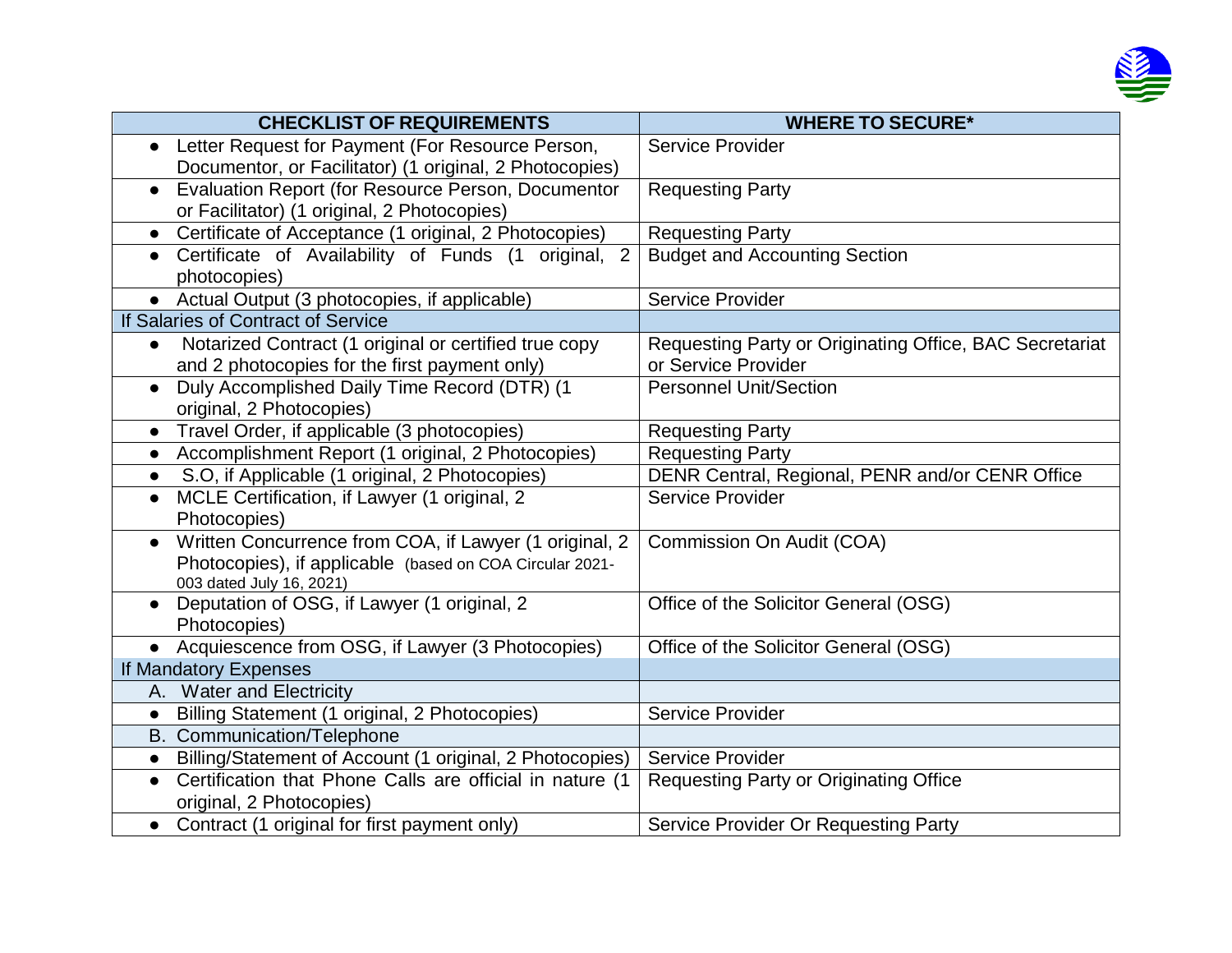

| <b>CHECKLIST OF REQUIREMENTS</b>                                                                            | <b>WHERE TO SECURE*</b>                                                                                              |
|-------------------------------------------------------------------------------------------------------------|----------------------------------------------------------------------------------------------------------------------|
| C. Gasoline                                                                                                 |                                                                                                                      |
| Billing/Statement of Account (1 original, 2 Photocopies)                                                    | Service Provider                                                                                                     |
| Vehicle Trip Ticket (1 original, 2 Photocopies)<br>$\bullet$                                                | Driver In Duty                                                                                                       |
| Contract (1 original for first payment only)<br>$\bullet$                                                   | Service Provider Or Requesting Party                                                                                 |
| Fuel/Lubricants Requisition and Issue Slip (1 original, 2<br>Photocopies)                                   | Requesting Party or Originating Office                                                                               |
| Fuel Consumption Report, if applicable<br>$\bullet$                                                         | <b>General Services Section/Supply Officer</b>                                                                       |
| Monthly Report of Official Travels, if applicable                                                           | <b>General Services Section/Supply Officer/Drivers</b>                                                               |
| If Government Share For Mandatory Deductions                                                                |                                                                                                                      |
| List of Personnel with Corresponding Amount of<br>$\bullet$<br>Government Share (1 original, 2 Photocopies) | <b>Personnel Section/Unit-Administrative Division/Section</b><br>or Accounting Unit/Section-Finance Section/Division |
| If TEV (Local)                                                                                              |                                                                                                                      |
| A. Approved Travel Order (1 original, 2 Photocopies)                                                        | Requesting Party or Originating Office and CENR<br>Officer, PENR Officer or Regional Executive Director<br>(RED)     |
| B. Itinerary (1 original, 2 Photocopies)                                                                    | <b>Requesting Party or Originating Office</b>                                                                        |
| C. Special Order, if Applicable (3 Photocopies)                                                             | CENR Officer, PENR Officer, RED, Usec or Secretary                                                                   |
| D. Additional Requirement For Reimbursement                                                                 |                                                                                                                      |
| • Travel Report (1 original, 2 Photocopies)                                                                 | <b>Requesting Party or Originating Office</b>                                                                        |
| • Certificate of Travel Completed (1 original, 2<br>Photocopies)                                            | <b>Requesting Party or Originating Office</b>                                                                        |
| Certificate of Appearance (1 original, 2<br>$\bullet$<br>Photocopies)                                       | <b>Destination Office</b>                                                                                            |
| • Tickets (1 original, 2 Photocopies)                                                                       | <b>Airline Company</b>                                                                                               |
| PAL/Cebu Pacific or any other Airline TO (1<br>$\bullet$<br>original, 2 Photocopies)                        | Requesting Party or Originating Office, and RED                                                                      |
| • Boarding Pass (1 original, 2 Photocopies)                                                                 | <b>Airline Company</b>                                                                                               |
| • Terminal Fee Ticket/Stub (1 original, 2<br>Photocopies)                                                   | <b>Airline Company</b>                                                                                               |
| Certificate of Expenses not Requiring Receipt (1<br>$\bullet$<br>original, 2 Photocopies)                   | <b>Requesting Party or Originating Office</b>                                                                        |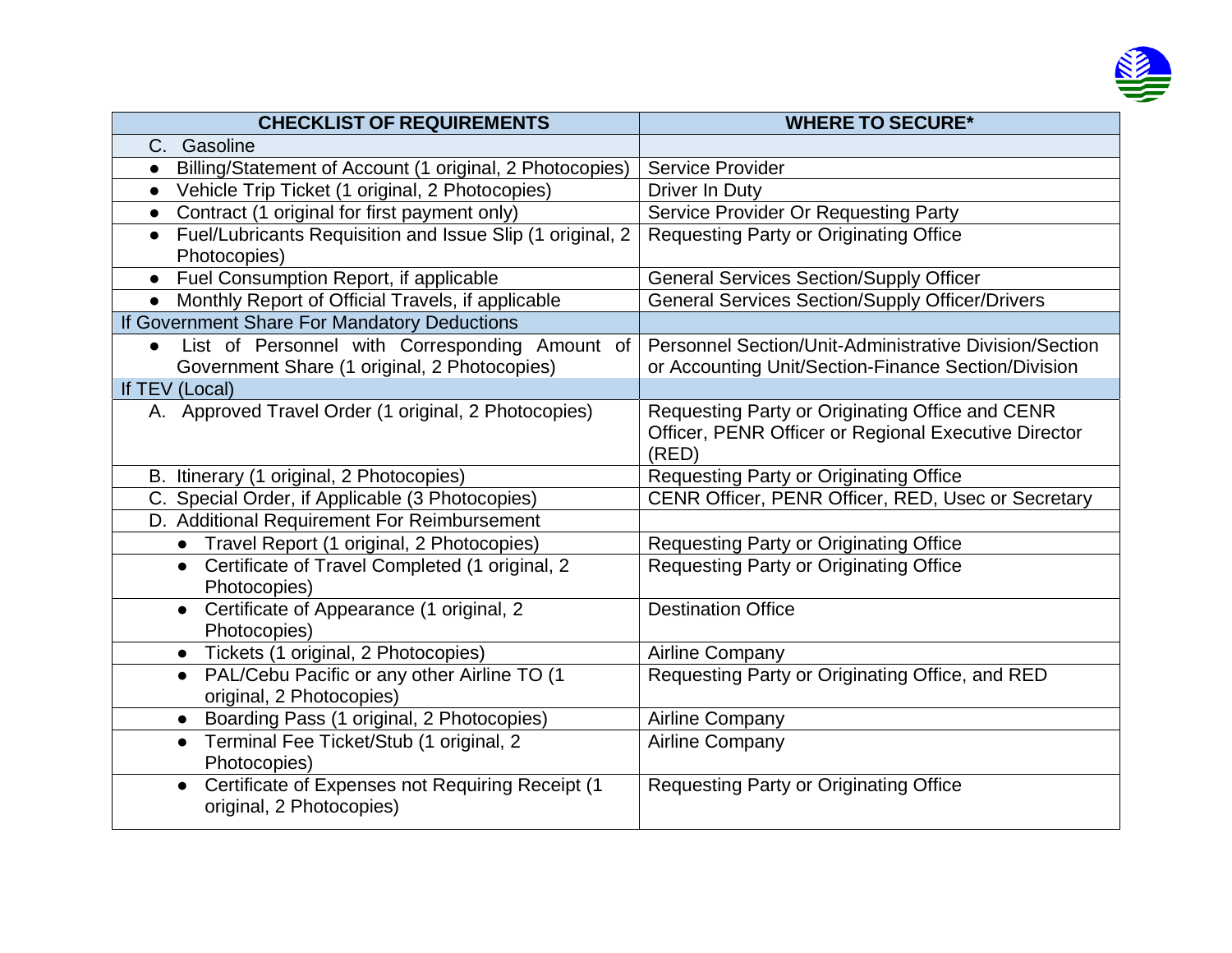

| <b>CHECKLIST OF REQUIREMENTS</b>                                       | <b>WHERE TO SECURE*</b>                           |
|------------------------------------------------------------------------|---------------------------------------------------|
| Receipt from Accommodation, if applicable (1<br>$\bullet$              | <b>Accommodation Provider</b>                     |
| original, 2 Photocopies)                                               |                                                   |
| If Cash Advances                                                       |                                                   |
| Special Order of SDO/Allotment Letter (3 Photocopies)<br>$\bullet$     | PENR Officer or RED                               |
| Certificate of No Unliquidated Cash Advance (1 original,<br>$\bullet$  | Accounting Unit/Section, Finance Section/Division |
| 2 Photocopies)                                                         |                                                   |
| Authority from the Head of Office to Grant the Cash                    | <b>Head Of Office</b>                             |
| Advance, if applicable                                                 |                                                   |
| Activity Design and Budgetary Requirements/Budget<br>$\bullet$         | End-user/s                                        |
| Estimates, if applicable                                               |                                                   |
| If Replenishment of Petty Cash Fund                                    |                                                   |
| • Report on Paid Petty Cash Vouchers (1 original, 2                    | Petty Cash Custodian                              |
| photocopies)                                                           |                                                   |
| Petty Cash Vouchers (1 original, 2 photocopies)                        | Petty Cash Custodian                              |
| Special Order, if First Payment (1 original, 2<br>$\bullet$            | <b>Records Section/Unit</b>                       |
| photocopies)                                                           |                                                   |
| Official Receipts/Sales Invoices (1 original, 2<br>$\bullet$           | Supplier                                          |
| photocopies)                                                           |                                                   |
| Petty Cash Replenishment Report (1 original, 2<br>$\bullet$            | Concerned Special Disbursing Officer (SDO)        |
| photocopies)                                                           |                                                   |
| Approved Purchase Request (1 original, 2 photocopies)                  | <b>Requesting Party/Concerned Office</b>          |
| Certificate of Emergency Purchase (1 original, 2<br>photocopies)       | <b>Requesting Party/Concerned Office</b>          |
| Certificate of Inspection and Acceptance (1 original, 2                | Inspection & Pre-Acceptance Committee (IPC)       |
| photocopies)                                                           |                                                   |
| Report of Waste Materials, in case of repair (1 original, 2            | <b>GSS</b>                                        |
| photocopies)                                                           |                                                   |
| Approved Trip Ticket for Gasoline Expenses (1 original, 2<br>$\bullet$ | <b>GSS</b>                                        |
| photocopies)                                                           |                                                   |
| Three (3) Quotations from Suppliers (1 original, 2<br>$\bullet$        | <b>Suppliers</b>                                  |
| photocopies) if Php1,000 above-single transaction                      |                                                   |
| Abstract of Quotations (1 original, 2 photocopies)<br>$\bullet$        | <b>Requesting Party/Concerned Office</b>          |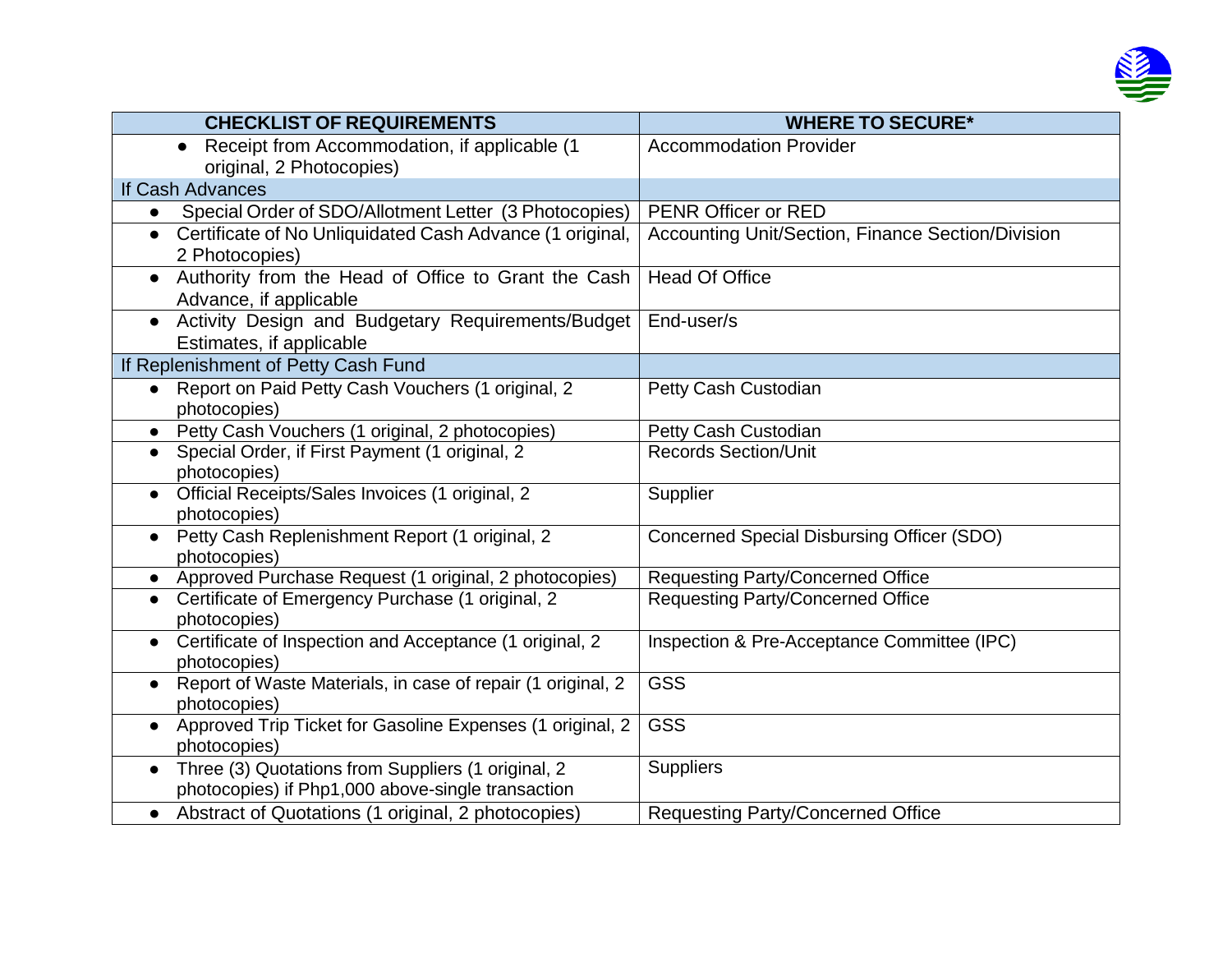

## **If eNGP/CBFM Contracts**

| <b>CHECKLIST OF REQUIREMENTS</b>                                                                           | <b>WHERE TO SECURE**</b>                                    |
|------------------------------------------------------------------------------------------------------------|-------------------------------------------------------------|
| A. Payment of 15% Mobilization Fee                                                                         |                                                             |
| • Endorsement Memorandum (1 original, 2<br>photocopies)                                                    | <b>Concerned CENRO/Requesting Party</b>                     |
| Letter of Intent (1 original, 2 photocopies), if applicable<br>$\bullet$                                   | PO's/Requesting Party                                       |
| Annual Procurement Plan (APP) (1 Certified Copy)<br>$\bullet$                                              | <b>Procurement Unit or Section</b>                          |
| Notarized MOA with WFP, Mode of Payment & GIS<br>$\bullet$<br>Map (1 original, 2 photocopies)              | <b>Requesting Party or Originating Office</b>               |
| Site Development Plan<br>$\bullet$                                                                         | <b>Concerned CENRO</b>                                      |
| • Purchase Request / Job Request (1 original, 2<br>photocopies), if applicable                             | <b>Requesting Party or Originating Office</b>               |
| BAC Resolution - Mode of Procurement (1 original, 2<br>$\bullet$<br>Photocopies)                           | <b>BAC Secretariat</b>                                      |
| Proof of Posting of RFQ at 3 conspicuous places (1<br>$\bullet$<br>original, 2 Photocopies), if applicable | <b>BAC Secretariat</b>                                      |
| Quotations (1 original Per Service Provider, 2<br>Photocopies) if applicable                               | <b>Service Provider</b>                                     |
| Abstract of Quotations (1 original, 2 Photocopies), if<br>applicable                                       | Requesting Party or Originating Office & BAC<br>Secretariat |
| BAC Resolution - Award approved by HOPE (1<br>$\bullet$<br>original, 2 Photocopies)                        | <b>BAC Secretariat</b>                                      |
| Notice of Award received by Service Provider (1<br>$\bullet$<br>original, 2 Photocopies)                   | Requesting Party or Originating Office & BAC<br>Secretariat |
| Notice to Proceed received by Service Provider (1<br>$\bullet$<br>original, 2 Photocopies)                 | Requesting Party or Originating Office & BAC<br>Secretariat |
| Philgeps Posting of Award/Contract/Proceed (1<br>original, 2 Photocopies)                                  | <b>BAC Secretariat</b>                                      |
| • Request for release of 15% Mobilization fee (1 original,<br>2 Photocopies)                               | PO's/Requesting Party                                       |
| <b>Performance Security</b>                                                                                | Service Provider                                            |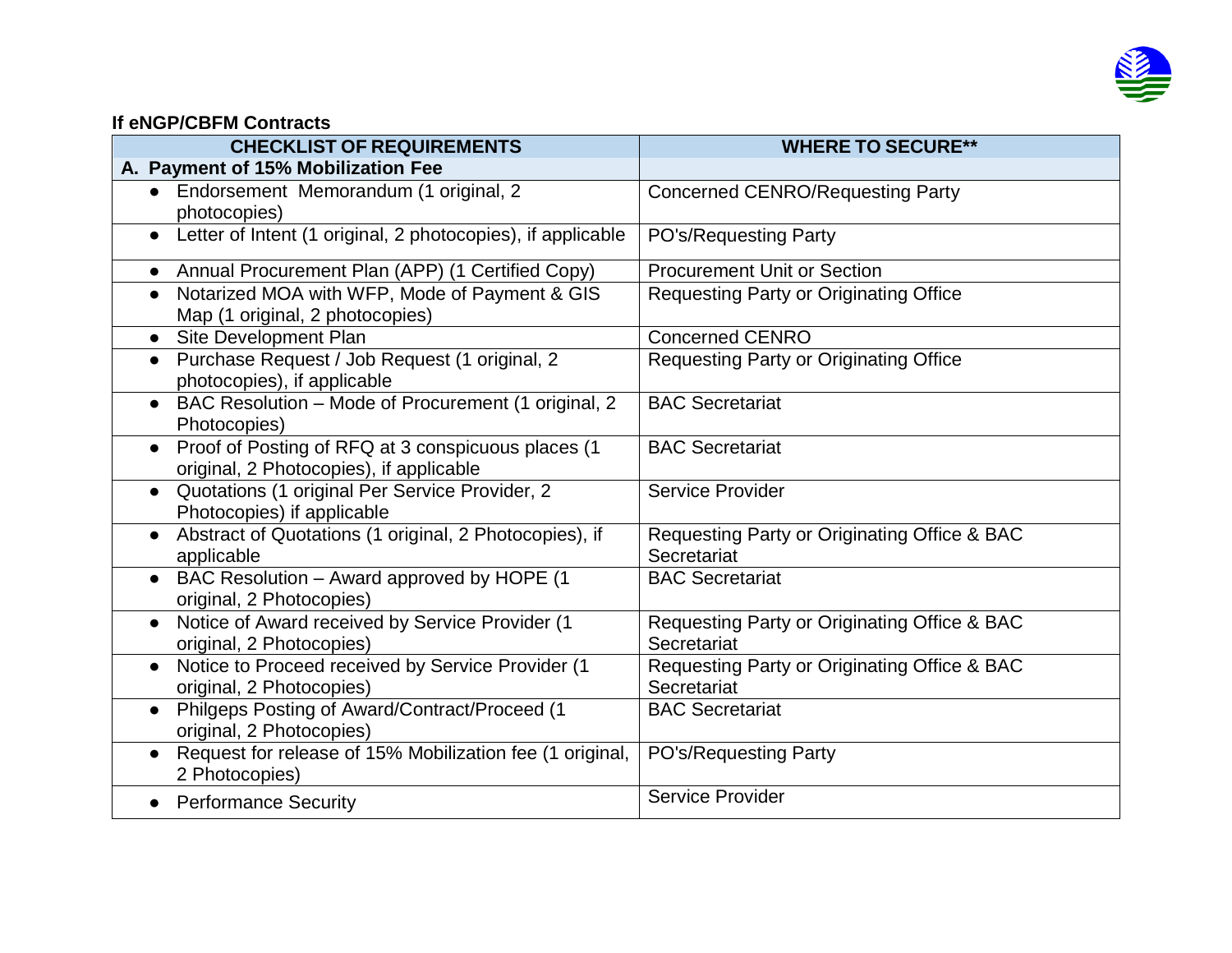

| <b>CHECKLIST OF REQUIREMENTS</b>                                                                                                                                                                                                                                                                                                                                                                                                                                                                                                                                                                                                                                 | <b>WHERE TO SECURE*</b>                                                             |
|------------------------------------------------------------------------------------------------------------------------------------------------------------------------------------------------------------------------------------------------------------------------------------------------------------------------------------------------------------------------------------------------------------------------------------------------------------------------------------------------------------------------------------------------------------------------------------------------------------------------------------------------------------------|-------------------------------------------------------------------------------------|
| <b>LEGAL REQUIREMENTS</b><br>a. Based on the updated GPPB Issuance as of<br>October 22, 2021 (GPPB Resolution No. 18-2021)<br>b. Certificate of Registration from SEC/CDA/DOLE (3)<br>photocopies)<br>c. Certification from the leader of the service provider<br>that none of its incorporators, organizers, directors<br>or officials is an agent or related by consanguinity or<br>affinity up to the fourth civil degree to the HOPE,<br>members of BAC or other authorized officials (1<br>original, 2 Photocopies)<br>d. Disclosure of related business, if any and extent of<br>ownership therein (1 original, 2 Photocopies)<br>• TECHNICAL REQUIREMENTS | Service Provider/ ORIGINATING OFFICE/ BAC<br><b>SECRETARIAT</b><br>Service Provider |
| a. List of completed contracts similar<br>to the<br>procurement (1 original, 2 Photocopies)                                                                                                                                                                                                                                                                                                                                                                                                                                                                                                                                                                      |                                                                                     |
| <b>FINANCIAL REQUIREMENTS</b><br>$\bullet$<br>a. Certificate that the service provider has an existing<br>bank account (1 original, 2 Photocopies) / 3<br>photocopies of Bank Book<br>b. Updated Audited Financial Statements (1 original, 2,<br>Photocopies)<br>c. Certification that it has financial management<br>system that maintains sets of book of accounts (1<br>original, 2 Photocopies)                                                                                                                                                                                                                                                              | <b>Service Provider</b>                                                             |
| <b>B. Progress Billing</b>                                                                                                                                                                                                                                                                                                                                                                                                                                                                                                                                                                                                                                       |                                                                                     |
| Endorsement/Memorandum (1 original, 2 photocopies)                                                                                                                                                                                                                                                                                                                                                                                                                                                                                                                                                                                                               | <b>Concerned CENRO</b>                                                              |
| Letter Request to the Auditor for the validation of the<br>accomplishment (1 original, 2 photocopies)                                                                                                                                                                                                                                                                                                                                                                                                                                                                                                                                                            | Concerned CENRO & PENRO (Technical-eNGP)                                            |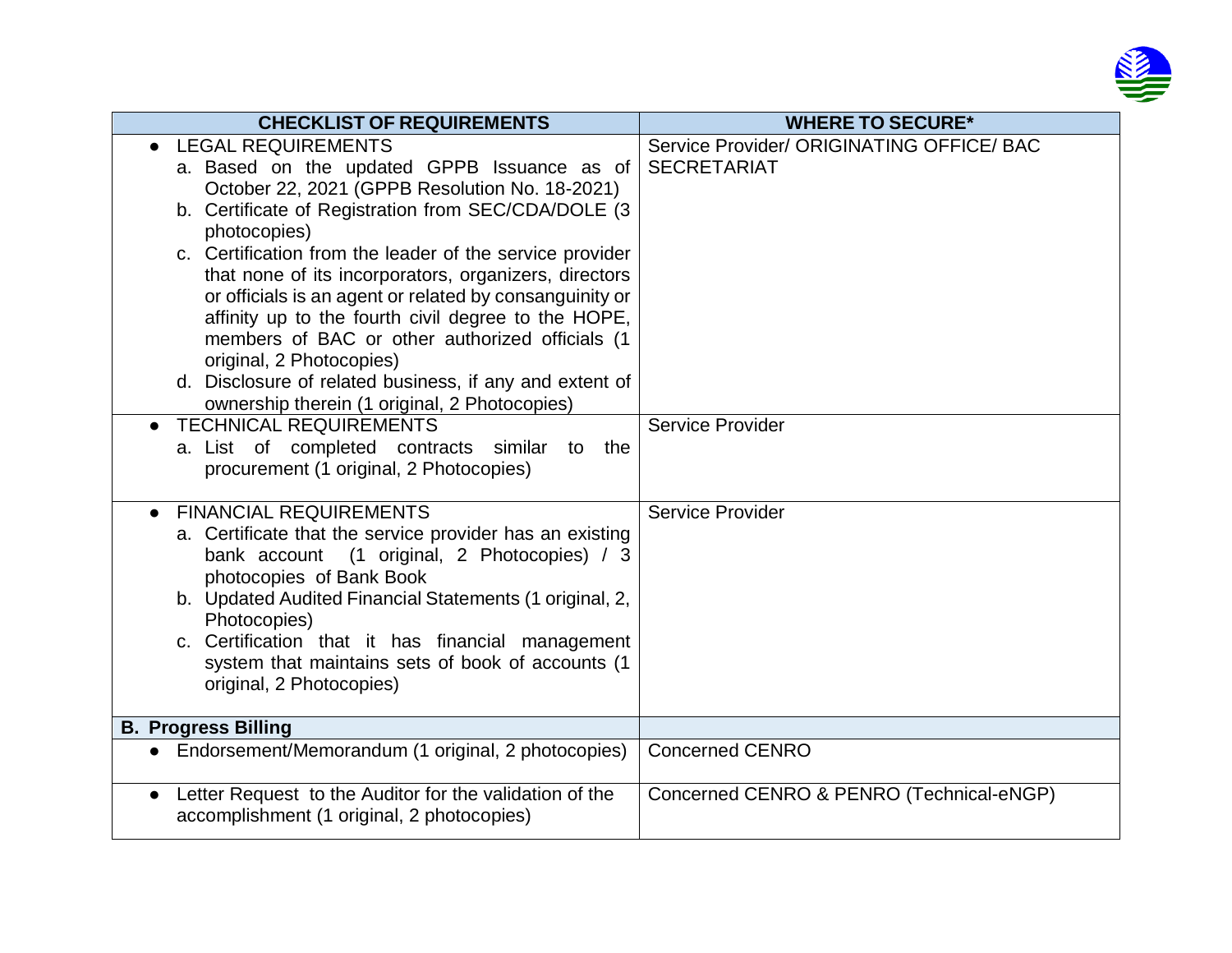

| <b>CHECKLIST OF REQUIREMENTS</b>                                                                    | <b>WHERE TO SECURE*</b>                         |
|-----------------------------------------------------------------------------------------------------|-------------------------------------------------|
| Geotagged Photos of the validated Accomplishment of                                                 | Joint Validating Team of PENRO & CENRO,         |
| Activities (Per Beneficiary/ Family) (1 original, 2                                                 | Concerned Site Team Leader and PO/Families      |
| photocopies)                                                                                        |                                                 |
| • Statement of Account (1 original, 2 photocopies)                                                  | Payee/Contractor                                |
| List of Beneficiaries (1 original, 2 photocopies)<br>$\bullet$                                      | <b>CENRO (NGP Coordinator/Site Team Leader)</b> |
| Parceliarized Plantation Map (Maintained & Protected)<br>$\bullet$<br>(1 original, 2 photocopies)   | <b>GIS Team/eNGP Unit</b>                       |
| Certificate of Completion and Acceptance (1 original, 2<br>$\bullet$<br>photocopies), if applicable | <b>Concerned CENRO</b>                          |
| Approved Memorandum of Agreement (2 photocopies)<br>$\bullet$                                       | PENRO (Technical-eNGP)                          |
| Request for Inspection and Payment (1 original, 2<br>$\bullet$<br>Photocopies)                      | <b>Service Provider</b>                         |
| Statement of Work Accomplished (1 original,<br>$\overline{2}$<br>Photocopies)                       | Service Provider                                |
| Notarized Narrative Report and Notarized Inspection                                                 | <b>Requesting Party or Originating Office</b>   |
| and Acceptance Report (IAR in Matrix form) with                                                     | Joint Validating Team of PENRO & CENRO          |
| attached Validation/Accomplishment Report (1 original,                                              |                                                 |
| 2 photocopies)                                                                                      |                                                 |
| • Certificate of Acceptance (1 original, 2 Photocopies)                                             | <b>Requesting Party or Originating Office</b>   |
| Fund Utilization Report with attached payroll, if with<br>$\bullet$                                 | Service Provider                                |
| labor (1 original, 2 Photocopies), if applicable                                                    |                                                 |
| C. Release of Retention fee                                                                         |                                                 |
| Endorsement/Memorandum (1 original, 2<br>$\bullet$                                                  | <b>Concerned CENRO</b>                          |
| photocopies)                                                                                        |                                                 |
| • PO Request for the release of Retention Fee (1                                                    | <b>Contracted PO/Family</b>                     |
| original, 2 photocopies)                                                                            |                                                 |
| Third Party Evaluation Report that the PO Plantation<br>$\bullet$                                   | <b>Third Party Contracted/Regional Office</b>   |
| attained at least 85% Survival Rate (2 photocopies)                                                 |                                                 |
| (Per DAO 2019-03, this is applicable for 100 hectares                                               |                                                 |
| and above. In-house validation applies for 99 hectares                                              |                                                 |
| and below)                                                                                          |                                                 |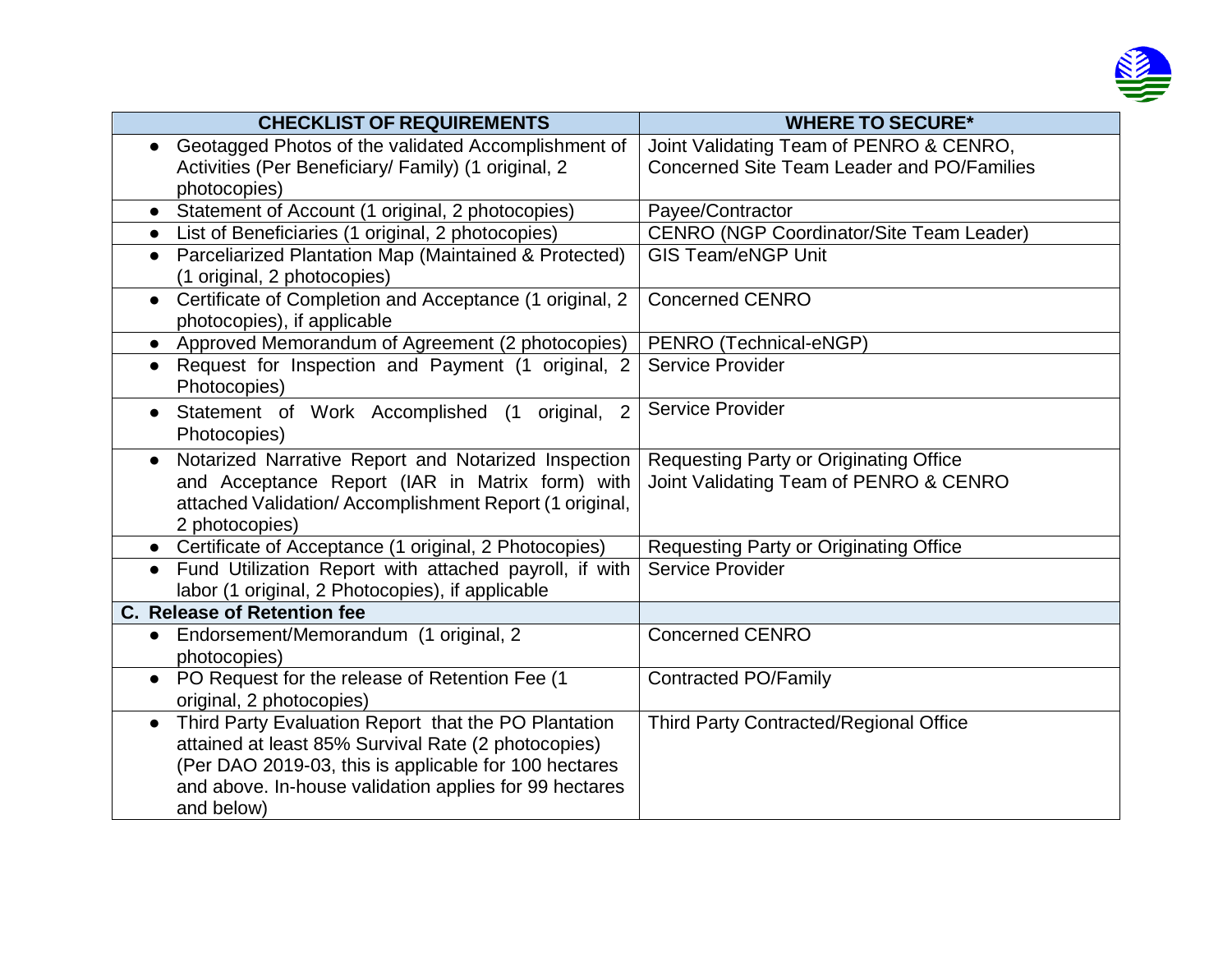

| <b>CHECKLIST OF REQUIREMENTS</b>                                    | <b>WHERE TO SECURE*</b>                       |
|---------------------------------------------------------------------|-----------------------------------------------|
| Certificate of Final Inspection and Acceptance Report               | <b>JIC</b>                                    |
| (1 original, 2 photocopies)                                         |                                               |
| Certificate of Final Acceptance (1 original, 2<br>$\bullet$         | <b>HOPE</b>                                   |
| photocopies)                                                        |                                               |
| Completed Parceliarized Plantation Map (1 original, 2               | <b>GIS Team/eNGP Unit</b>                     |
| photocopies)                                                        |                                               |
| Photo Copy of Affidavit of Completion (2 photocopies)<br>$\bullet$  | PENRO (Technical-eNGP)                        |
| Photo Copy of Certificates of Completion and<br>$\bullet$           | PENRO (Technical-eNGP)                        |
| Acceptance (2 photocopies)                                          |                                               |
| Photo copy of Obligation Requests and Status (2)<br>$\bullet$       | PENRO (Technical-eNGP)                        |
| photocopies)                                                        |                                               |
| Photo Copy of Memorandum of Agreements (2)<br>$\bullet$             | PENRO (Technical-eNGP)                        |
| photocopies)                                                        |                                               |
| Photo Copy of Notice to Proceeds (2 photocopies)<br>$\bullet$       | PENRO (Technical-eNGP)                        |
| Inspection/Validation Report of Third Party Validators<br>$\bullet$ | <b>Requesting Party or Originating Office</b> |
| indicating the survival rate for Sites with area of 100 has         |                                               |
| and above (1 original, 2 Photocopies)                               |                                               |
| Inspection/Validation Report of Regional/PENRO<br>$\bullet$         | <b>Requesting Party or Originating Office</b> |
| composite team indicating the survival rate for Sites               |                                               |
| with area of below 100 has (1 original, 2 Photocopies)              |                                               |
| Fund Utilization Report/Schedule of Payment, if<br>$\bullet$        | Requesting Party or Originating Office        |
| applicable (1 original, 2 Photocopies)                              |                                               |
| Project Completion Report (1 original, 2 Photocopies)               | Requesting Party or Originating Office        |
| • Letter of FINAL Turn Over (1 original, 2 Photocopies)             | Service Provider                              |
| Certificate of FINAL Acceptance<br>(1)<br>original,<br>2            | Requesting Party or Originating Office        |
| Photocopies)                                                        |                                               |
| Geo-tagged photos of validation and accomplished                    | <b>Requesting Party or Originating Office</b> |
| activities (1 original, 2 Photocopies)                              |                                               |
| 2<br>Certificate of Site Development<br>original,<br>(1)            | <b>Requesting Party or Originating Office</b> |
| Photocopies)                                                        |                                               |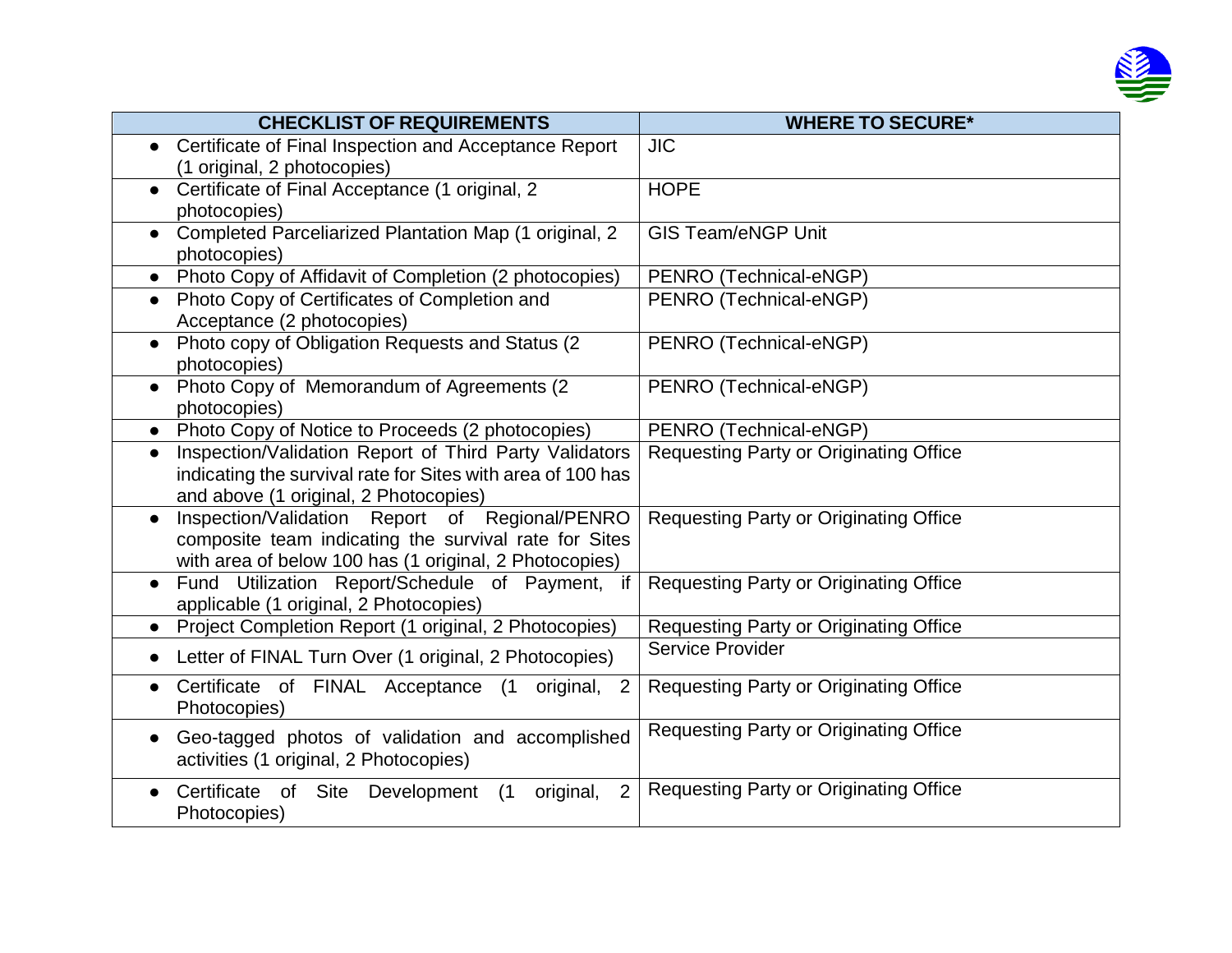

| <b>CHECKLIST OF REQUIREMENTS</b>                                                                                   | <b>WHERE TO SECURE*</b>                                                               |
|--------------------------------------------------------------------------------------------------------------------|---------------------------------------------------------------------------------------|
| D. Progress Payment for Seedling Production                                                                        |                                                                                       |
| • Endorsement/Memorandum (1 original, 2 photocopies)                                                               | <b>Concerned CENRO</b>                                                                |
| PO Request for Inspection/Validation and payment (1<br>$\bullet$<br>original, 2 photocopies)                       | PO's/Requesting Party                                                                 |
| Statement of Work Accomplishment (1 original, 2<br>photocopies)                                                    | PO's/Requesting Party                                                                 |
| Letter Request to the Auditor for the validation of the<br>$\bullet$<br>accomplishment (1 original, 2 photocopies) | Concerned CENRO & PENRO (Technical-eNGP)                                              |
| Validation Report / Accomplishment (1 original, 2<br>$\bullet$<br>photocopies)                                     | Joint Validating Team of PENRO & CENRO                                                |
| Nursery Tally Sheet (1 original, 2 photocopies)                                                                    | Joint Validating Team of PENRO & CENRO                                                |
| Geotagged Photos of Nurseries (per plot) (1 original, 2<br>$\bullet$<br>photocopies)                               | Joint Validating Team of PENRO & CENRO,<br>Concerned Site Team Leader and PO/Families |
| Statement of Account (1 original, 2 photocopies)<br>$\bullet$                                                      | PO's/Requesting Party                                                                 |
| Proposed list of Beneficiaries/Families (1 original, 2<br>$\bullet$<br>photocopies)                                | <b>CENRO (NGP Coordinator/Site Team Leader)</b>                                       |
| Photo copy of Approved Memorandum of Agreement<br>(2 photocopies)                                                  | PENRO (Technical-eNGP)                                                                |
| • Photo copy of Approved Obligation Request (2)<br>photocopies)                                                    | PENRO (Technical-eNGP)                                                                |
| E. Additional if seedlings were procured                                                                           |                                                                                       |
| Seedlings Acknowledgement Receipt (1 original, 2<br>$\bullet$<br>photocopies)                                      | <b>Seedling Supplier</b>                                                              |
| Certificate of Registration of Seedling Supplier (1<br>original, 2 photocopies)                                    | <b>Seedling Supplier</b>                                                              |
| Delivery Receipt duly received by the PO (1 original, 2<br>$\bullet$<br>photocopies)                               | Seedling Supplier & PO                                                                |
| Business Permit of Seedling Supplier (1 original, 2<br>$\bullet$<br>photocopies)                                   | <b>Seedling Supplier</b>                                                              |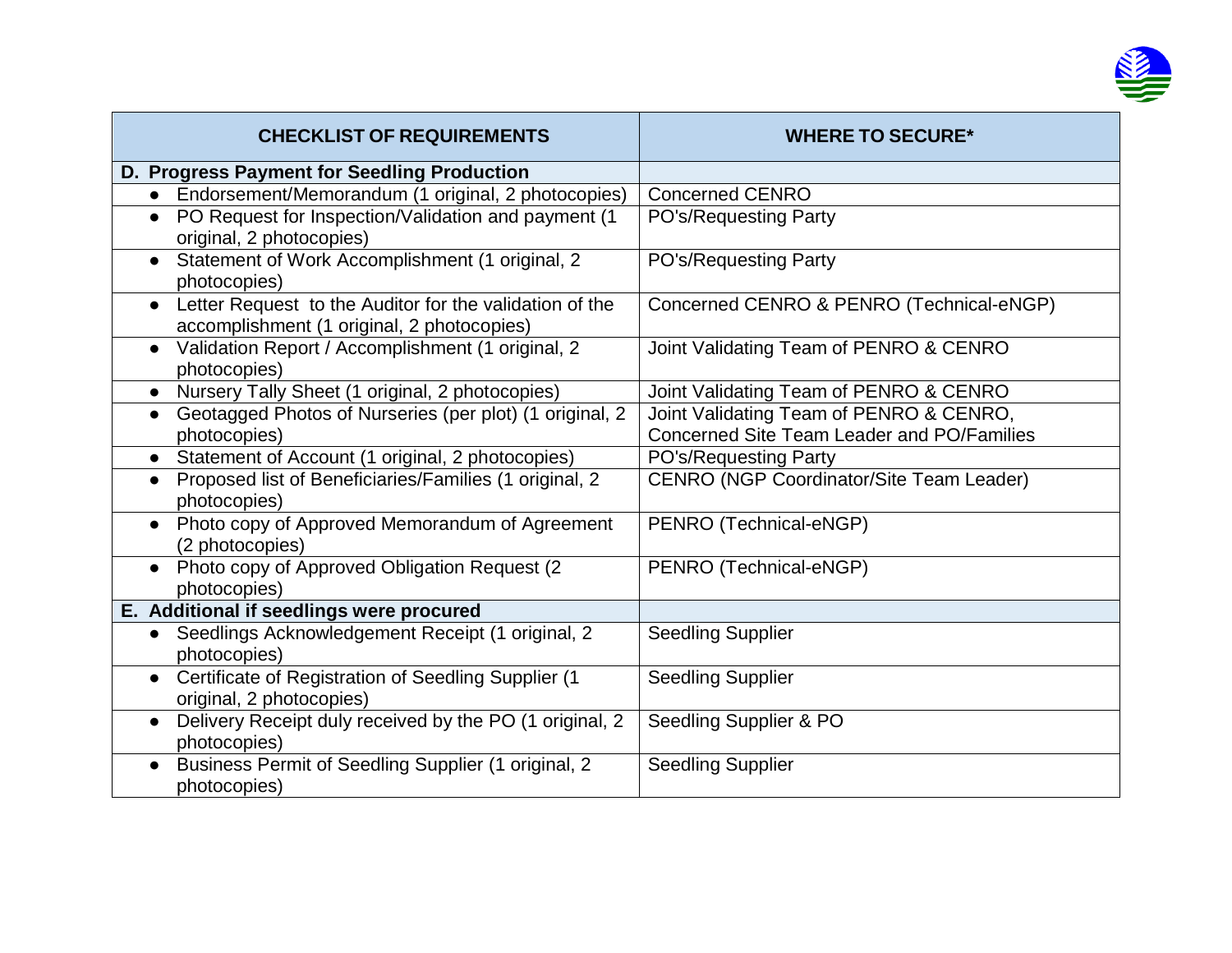

## **If Infrastructure Projects**

| <b>CHECKLIST OF REQUIREMENTS</b>                                                                                                                                                                                | <b>WHERE TO SECURE**</b>                        |
|-----------------------------------------------------------------------------------------------------------------------------------------------------------------------------------------------------------------|-------------------------------------------------|
| Letter request from the contractor for inspection (if<br>applicable) and released of advance/progress/final<br>payment or for substitution in case of release of<br>retention money (1 original, 2 photocopies) | <b>Contractor/Payee/Requesting Party</b>        |
| Statement of Work Accomplishment/Progress Billing (1)<br>$\bullet$<br>original, 2 photocopies)                                                                                                                  | Contractor/Payee/Requesting Party               |
| Inspection Report by the Agency's Authorized<br>Engineer (1 original, 2 photocopies)                                                                                                                            | Agency's Authorized Engineer/ Inspectorate Team |
| Result of Test Analysis, if applicable (1 original, 2<br>photocopies)                                                                                                                                           | <b>Contractor/Payee/Requesting Party</b>        |
| Statement of Time Elapsed (1 original, 2 photocopies)                                                                                                                                                           | Agency's Authorized Engineer/ Inspectorate Team |
| Monthly Certificate of Payment (1 original, 2<br>photocopies)                                                                                                                                                   | Agency's Authorized Engineer/ Inspectorate Team |
| • Contractor's Affidavit on payment of laborers and<br>materials (1 original, 2 photocopies)                                                                                                                    | Contractor/Payee/Requesting Party               |
| Pictures, before, during and after construction of items<br>of work especially the embedded items (1 original, 2<br>photocopies)                                                                                | Agency's Authorized Engineer/ Inspectorate Team |
| Photocopy of vouchers of all previous payments (2)<br>$\bullet$<br>photocopies)                                                                                                                                 | GSU/Accounting                                  |
| Certificate of Completion (1 original, 2 photocopies)<br>$\bullet$                                                                                                                                              | Requesting Party (e.g CENRO)                    |
| Certificate of Acceptance                                                                                                                                                                                       | <b>HOPE/Authorized Representatives</b>          |
| Letter request from the Agency to the Auditor for the<br>$\bullet$<br>inspection and payment for the work accomplished by<br>the contractor (1 original, 2 photocopies)                                         | <b>HOPE/Authorized Representatives</b>          |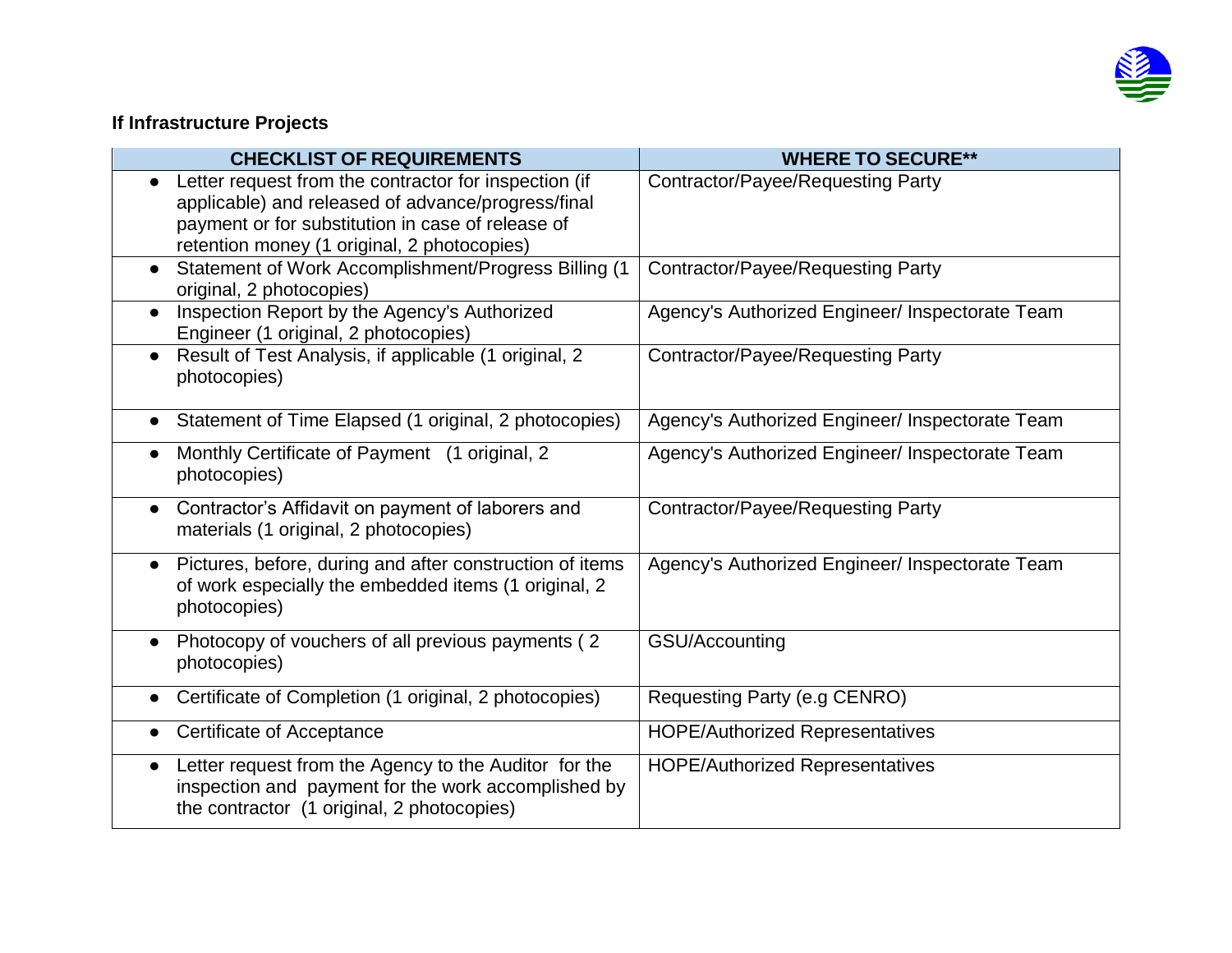

| <b>CHECKLIST OF REQUIREMENTS</b>                                                                                                                                                                                                               | <b>WHERE TO SECURE*</b>                         |  |  |
|------------------------------------------------------------------------------------------------------------------------------------------------------------------------------------------------------------------------------------------------|-------------------------------------------------|--|--|
| A. If advance payment (additional requirements)                                                                                                                                                                                                |                                                 |  |  |
| Any security in the form of cash, bank guarantee,<br>$\bullet$<br>irrevocable standby letter of credit from a commercial<br>bank, GSIS or surety bond callable on demand (amount<br>equivalent to the released MF) (1 original, 2 photocopies) | Contractor/Payee/Requesting Party               |  |  |
| Notarized Contract (1 original, 2 photocopies)<br>$\bullet$                                                                                                                                                                                    | <b>BAC Secretariat/GSU</b>                      |  |  |
| Such other documents peculiar to the contract and/or to<br>$\bullet$<br>the mode of procurement and considered necessary in<br>the auditorial review and in the technical evaluation<br>thereof (1 original, 2 photocopies)                    | <b>BAC Secretariat/GSU</b>                      |  |  |
| <b>B.</b> If final payment (additional requirements)                                                                                                                                                                                           |                                                 |  |  |
| As-built Plan (1 original, 2 photocopies)<br>$\bullet$                                                                                                                                                                                         | <b>Contractor/Payee/Requesting Party</b>        |  |  |
| Warranty security (1 original, 2 photocopies)<br>$\bullet$                                                                                                                                                                                     | <b>Contractor/Payee/Requesting Party</b>        |  |  |
| Clearance from the Provincial Treasurer that the<br>$\bullet$<br>corresponding sand and gravel fees have been paid, if<br>(1 original, 2 photocopies)<br>applicable                                                                            | <b>Contractor/Payee/Requesting Party</b>        |  |  |
| Copy of turn over documents/transfer of project and<br>$\bullet$<br>facilities such as motor vehicle, laptops, other equipment<br>and furniture included in the contract to concerned<br>government agency (1 original, 2 photocopies)         | <b>Requesting Party</b>                         |  |  |
| C. If Release of Retention Money (additional                                                                                                                                                                                                   |                                                 |  |  |
| requirements)                                                                                                                                                                                                                                  |                                                 |  |  |
| Certification from the Requesting Party that the project is<br>$\bullet$<br>completed and inspected (1 original, 2 photocopies)                                                                                                                | <b>Requesting Party</b>                         |  |  |
| Certification of final inspection and acceptance report (1<br>$\bullet$<br>original, 2 photocopies)                                                                                                                                            | Agency's Authorized Engineer/ Inspectorate Team |  |  |
| Certificate of Final Acceptance (1 original, 2<br>$\bullet$<br>photocopies)                                                                                                                                                                    | <b>HOPE/Authorized Representatives</b>          |  |  |
| Any security in the form of cash, bank guarantee,<br>$\bullet$<br>irrevocable standby letter of credit from a commercial<br>bank, GSIS or surety bond callable on demand, if<br>applicable (1 original, 2 photocopies)                         | <b>Contractor/Payee/Requesting Party</b>        |  |  |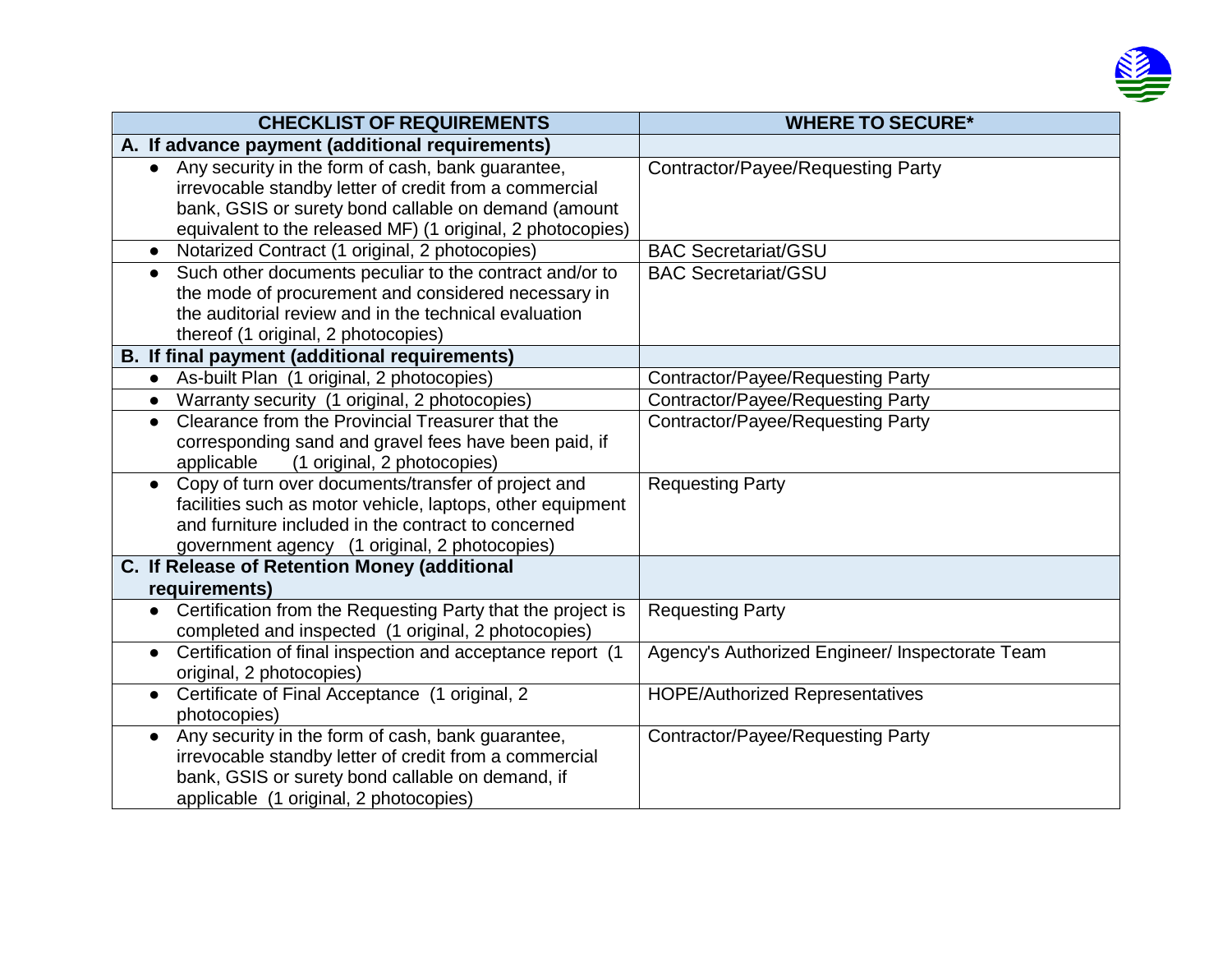

| <b>CLIENT STEPS</b>                                                                            | <b>AGENCY ACTION</b>                                                                                                                                                                                 | <b>FEES</b><br><b>TO BE</b><br><b>PAID</b> | <b>PROCESSING</b><br>TIME* | <b>PERSONS</b><br><b>RESPONSIBLE</b>                           |
|------------------------------------------------------------------------------------------------|------------------------------------------------------------------------------------------------------------------------------------------------------------------------------------------------------|--------------------------------------------|----------------------------|----------------------------------------------------------------|
| Submit DV and ORS<br>1.<br>with complete<br>supporting documents<br>to Budget<br>Unit/Section. | 1. Review completeness of<br>documents, receive and<br>record in Logbook the DV<br>and ORS, and forward<br>documents to the<br>concerned Processor.                                                  | <b>None</b>                                | 20 min.                    | <b>Receiving/Releasing Clerk</b><br><b>Budget Unit/Section</b> |
|                                                                                                | Review, check fund<br>1.1.<br>availability and<br>allotment, record and<br>assign number in the<br><b>ORS Control Book,</b><br>and initial ORS.<br><b>Forward to Chief</b><br><b>Budget Officer.</b> | <b>None</b>                                | 1 hour                     | <b>Budget Staff</b><br><b>Budget Unit/Section</b>              |
|                                                                                                | 1.2.<br><b>Review documents</b><br>and sign Box B of<br>ORS.                                                                                                                                         | <b>None</b>                                | 30 min.                    | <b>Chief Budget Officer</b><br><b>Budget Unit/Section</b>      |
|                                                                                                | Record ORS and<br>1.3.<br>forward the documents<br>to Accounting<br>Unit/Section.                                                                                                                    | <b>None</b>                                | 30 min.                    | <b>Receiving/Releasing Clerk</b><br><b>Budget Unit/Section</b> |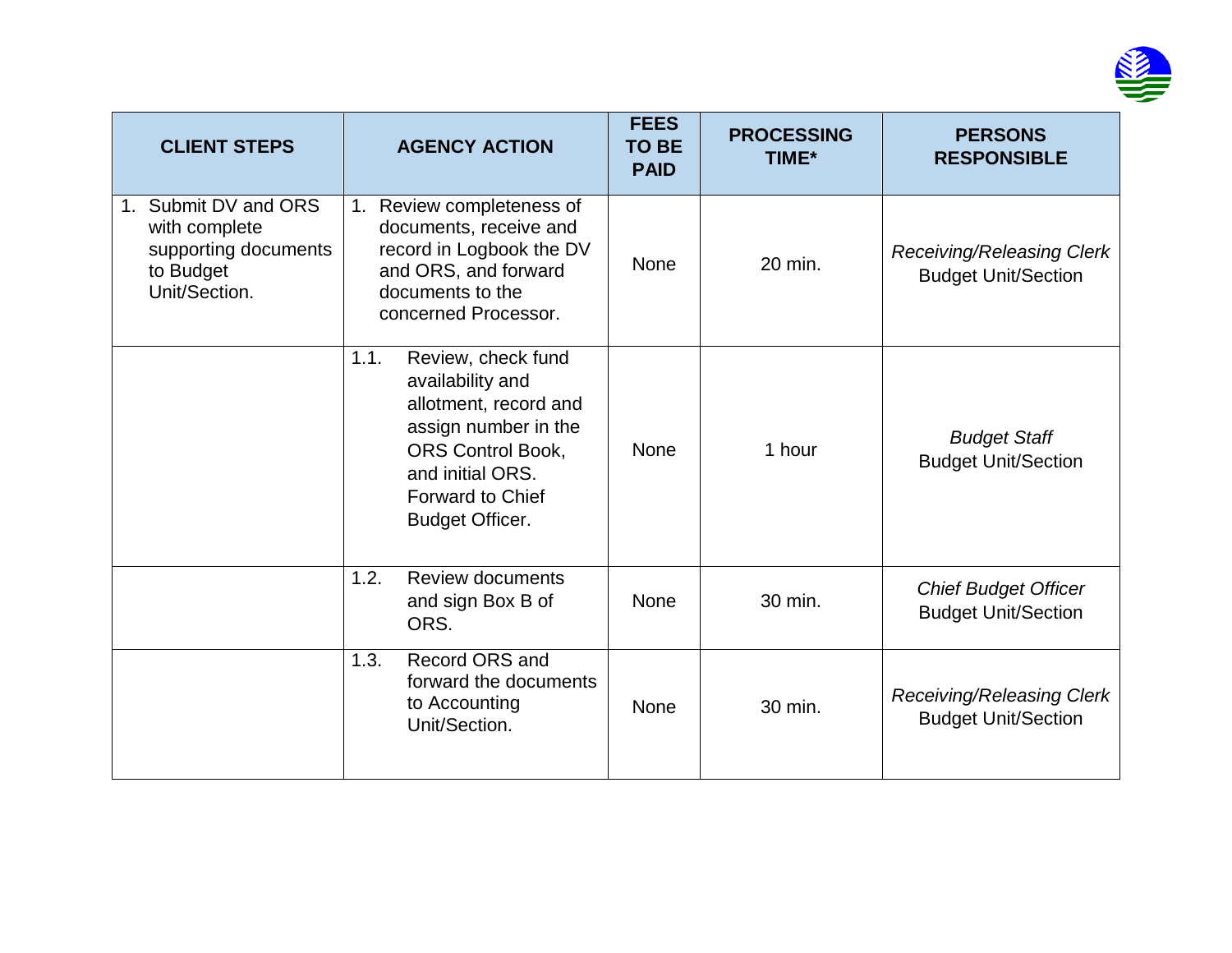

| <b>CLIENT STEPS</b> | <b>AGENCY ACTION</b>                                                                                                                                                                                                                                                                     | <b>FEES</b><br><b>TO BE</b><br><b>PAID</b> | <b>PROCESSING</b><br>TIME*                            | <b>PERSONS</b><br><b>RESPONSIBLE</b>                               |
|---------------------|------------------------------------------------------------------------------------------------------------------------------------------------------------------------------------------------------------------------------------------------------------------------------------------|--------------------------------------------|-------------------------------------------------------|--------------------------------------------------------------------|
|                     | Review documents,<br>1.4.<br>receive, record in<br>Logbook, assign DV<br>number and forward<br>DV and ORS with<br>complete supporting<br>documents to<br>concerned Accounting<br>Staff.                                                                                                  | <b>None</b>                                | 30 min.                                               | <b>Receiving/Releasing Clerk</b><br><b>Accounting Unit/Section</b> |
|                     | Review documents.<br>1.5.<br>Process DV as to<br>completeness of<br>supporting documents,<br>validity and<br>correctness of claims.<br>Compute and deduct<br>applicable taxes.<br>Prepare Certificate of<br>Tax Withheld and<br>record particulars of<br>DV in Individual Index<br>Card. | None                                       | 3 hours<br>(complex)<br>4 hours<br>(highly technical) | <b>Accounting Staff</b><br><b>Accounting Unit/Section</b>          |
|                     | <b>Prepare Journal Entry</b><br>(Box B) and affix initial<br>in DV.                                                                                                                                                                                                                      |                                            |                                                       |                                                                    |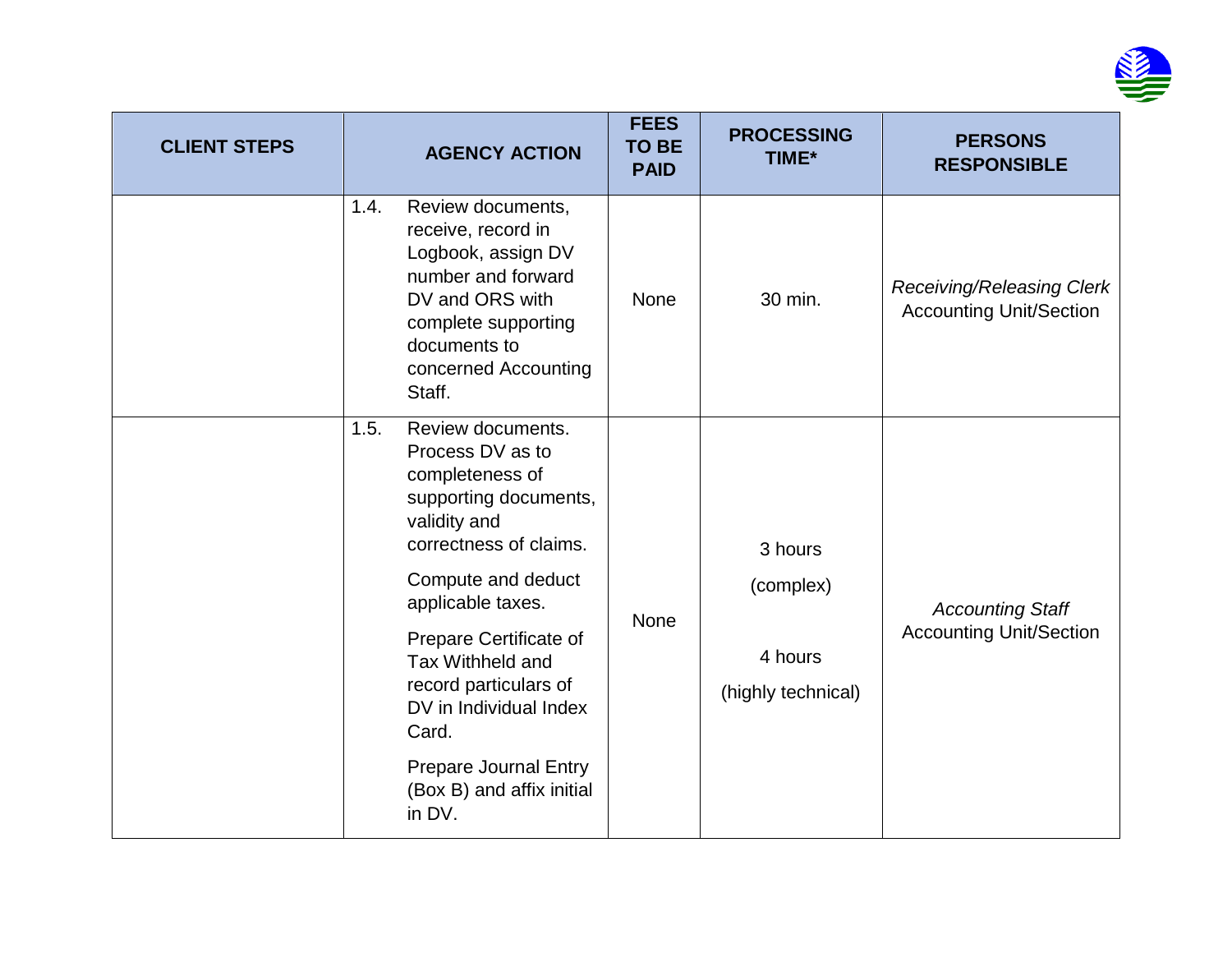

|      | Forward to Chief<br>Accountant for review<br>and approval.                                                                           |             |         |                                                                                                                                                                                                  |
|------|--------------------------------------------------------------------------------------------------------------------------------------|-------------|---------|--------------------------------------------------------------------------------------------------------------------------------------------------------------------------------------------------|
| 1.6. | Review DV and sign<br>Box C of DV, and<br>forward to<br>Receiving/Releasing<br>Clerk.                                                | <b>None</b> | 2 hours | <b>Chief Accountant</b><br><b>Accounting Unit/Section</b>                                                                                                                                        |
| 1.7. | Release DV and other<br>documents to<br>approving authority<br>based on Manual of<br>Authorities.                                    | <b>None</b> | 1 hour  | <b>Receiving/Releasing Clerk</b><br><b>Accounting Unit/Section</b>                                                                                                                               |
| 1.8. | Receive and batch up<br>ORS, DV and<br>supporting documents.<br>Sign Box D of the DV.<br>Forward to<br>Receiving/Releasing<br>Clerk. | <b>None</b> | 1 day   | <b>PENR Officer</b><br>(PENRO)<br><b>Assistant Regional</b><br>Director (ARD) for<br><b>Management Services</b><br>$(MS)$ or<br><b>Regional Executive</b><br>Director (RED)<br>(Regional Office) |
| 1.9. | Receive documents<br>and forward to Cashier<br>or Accounting<br>Unit/Section                                                         | None        | 30 min. | Receiving/Releasing Clerk<br>Office of the PENR/ARD<br>for MS/RED                                                                                                                                |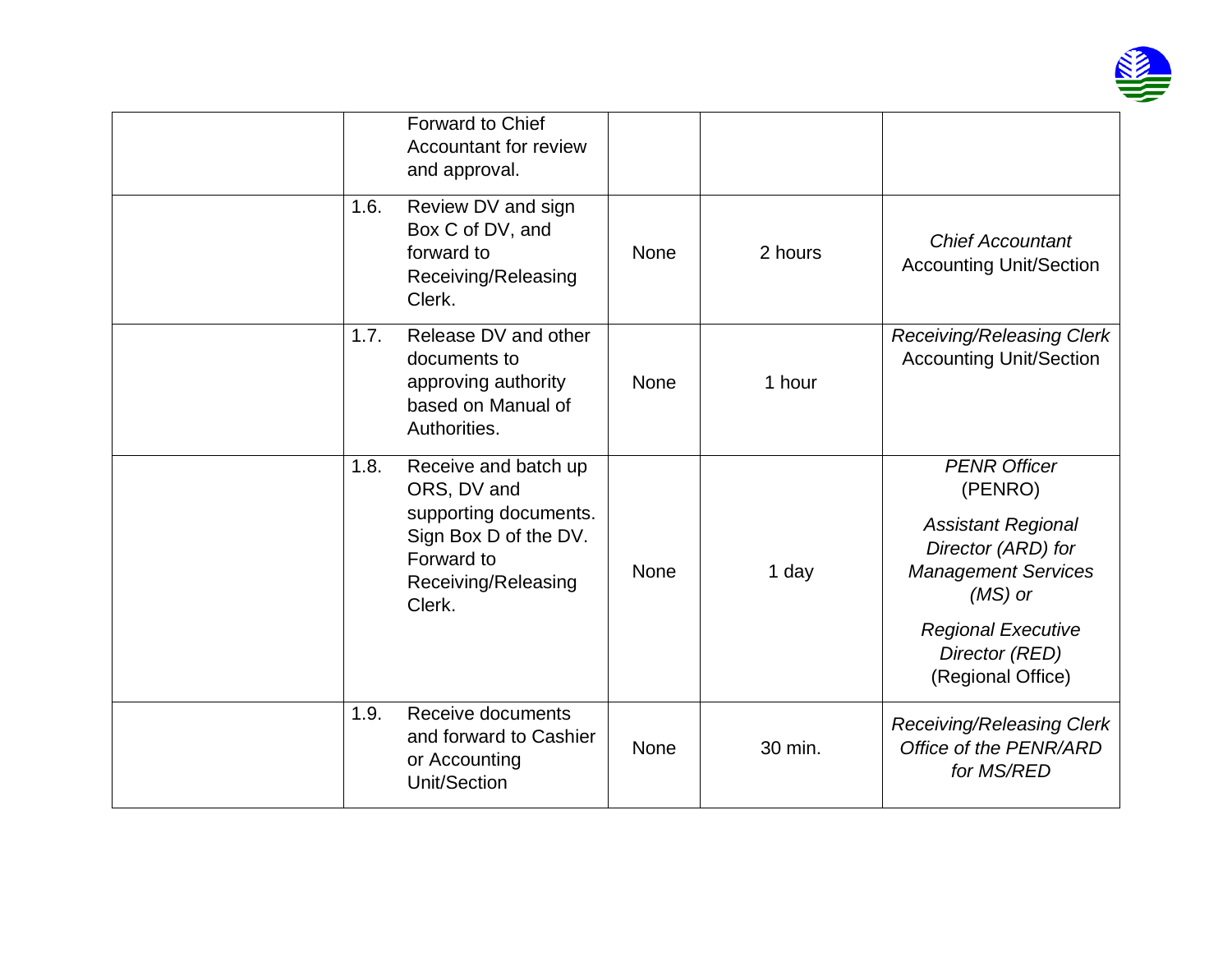

| <b>CLIENT STEPS</b> |       | <b>AGENCY ACTION</b>                                                                      | <b>FEES</b><br><b>TO BE</b><br><b>PAID</b> | <b>PROCESSING</b><br><b>TIME*</b> | <b>PERSONS</b><br><b>RESPONSIBLE</b>                            |                                                           |                                                                    |
|---------------------|-------|-------------------------------------------------------------------------------------------|--------------------------------------------|-----------------------------------|-----------------------------------------------------------------|-----------------------------------------------------------|--------------------------------------------------------------------|
|                     | 1.10. | Receive DV, ORS and<br>other supporting<br>documents, review and<br>record in logbook and | <b>None</b>                                | 30 min.                           | Receiving/Releasing Clerk<br><b>Cashier Section/Unit</b>        |                                                           |                                                                    |
|                     |       | forward to concerned<br>Cashier Staff or<br><b>Accounting Staff</b>                       |                                            |                                   |                                                                 |                                                           | <b>Receiving/Releasing Clerk</b><br><b>Accounting Section/Unit</b> |
|                     | 1.11. | Batch-up DVs into<br>batch/folder, Forward                                                |                                            |                                   | Receiving/Releasing Clerk<br><b>Accounting Section/Unit</b>     |                                                           |                                                                    |
|                     |       | to assigned/concerned<br>staff.                                                           | None                                       | 1 hour                            | <b>Receiving/Releasing Clerk</b><br><b>Cashier Section/Unit</b> |                                                           |                                                                    |
|                     | 1.12. | Prepare Checks or<br>LDDAP-ADA, Forward                                                   | <b>None</b>                                |                                   |                                                                 | 1 hour                                                    | <b>Accounting Staff</b><br><b>Accounting Unit/Section</b>          |
|                     |       | to Chief Accountant or<br>Head of Cashier.                                                |                                            |                                   | <b>Cashier Staff</b><br><b>Cashier Section/Unit</b>             |                                                           |                                                                    |
|                     | 1.13. | Sign Box No. 1 of                                                                         |                                            |                                   | For LDDAP,                                                      |                                                           |                                                                    |
|                     |       | LDDAP.                                                                                    | None                                       |                                   |                                                                 | <b>Chief Accountant</b><br><b>Accounting Unit/Section</b> |                                                                    |
|                     |       | Sign Checks and ADA.                                                                      |                                            | 30 min.                           | For Checks and ADA,                                             |                                                           |                                                                    |
|                     |       |                                                                                           |                                            |                                   | Head<br><b>Cashier Section/Unit</b>                             |                                                           |                                                                    |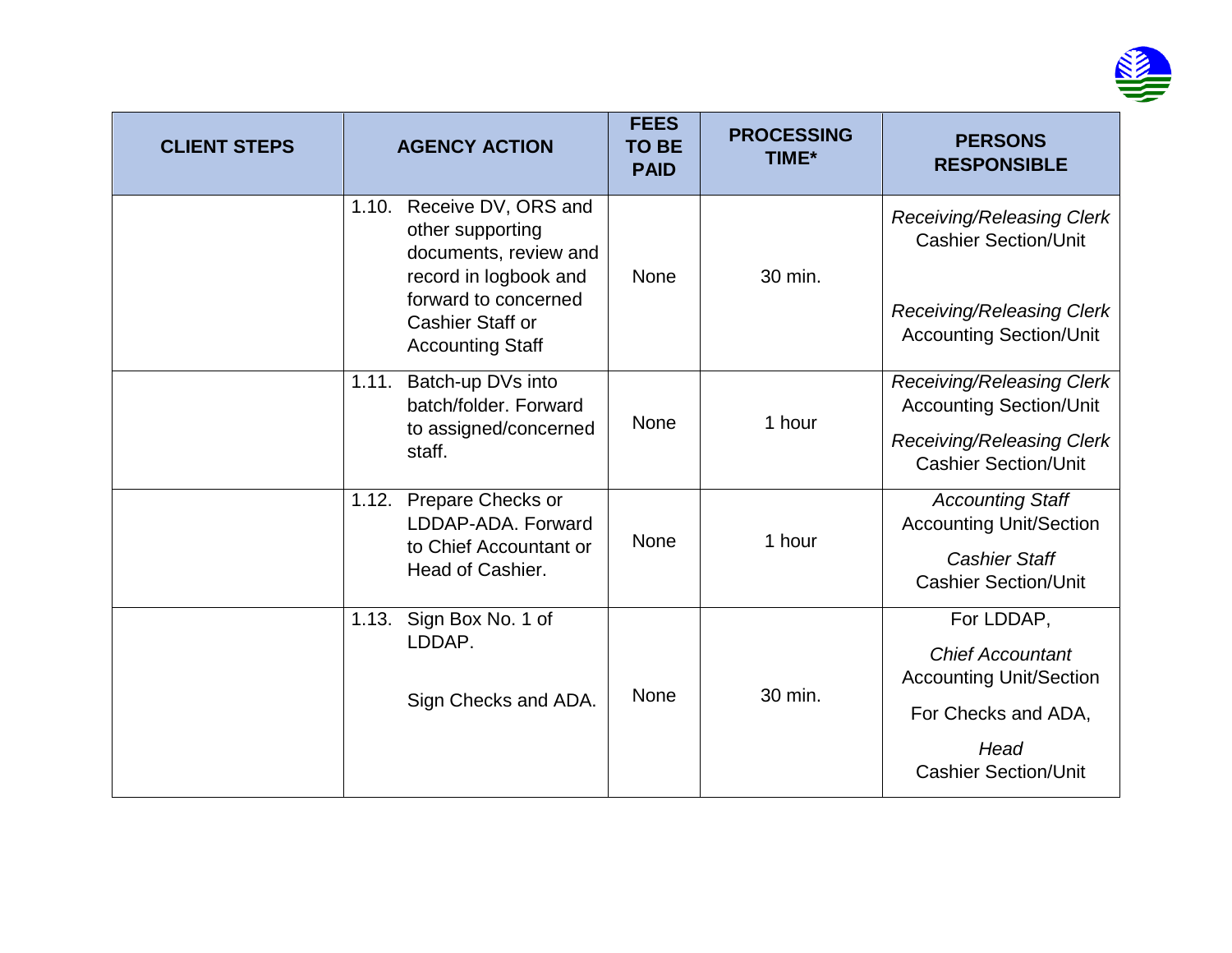

| <b>CLIENT STEPS</b> | <b>AGENCY ACTION</b>                                                        | <b>FEES</b><br><b>TO BE</b><br><b>PAID</b> | <b>PROCESSING</b><br>TIME* | <b>PERSONS</b><br><b>RESPONSIBLE</b>                                                                                                  |
|---------------------|-----------------------------------------------------------------------------|--------------------------------------------|----------------------------|---------------------------------------------------------------------------------------------------------------------------------------|
|                     | Forward to approving<br>1.14.<br>authority based on<br>Manual of Authority. | <b>None</b>                                | 15 min.                    | <b>Receiving/Releasing Clerk</b><br><b>Accounting Section/Unit</b><br><b>Receiving/Releasing Clerk</b><br><b>Cashier Section/Unit</b> |
|                     | 1.15. Sign Checks and<br>LLDAP-ADA.                                         |                                            |                            | PENRO or authorized DC<br>(PS regardless of<br>amount, MOOE-CO<br>regardless of amount)<br><b>PENRO level</b>                         |
|                     |                                                                             | <b>None</b>                                | 15 min.                    | <b>ARD MS</b><br>(MOOE-CO up to Php 1M<br>and PS regardless of<br>amount)<br>ARD MS or RED                                            |
|                     |                                                                             |                                            |                            | (PS regardless of amount)<br><b>ARD MS</b><br>(MOOE-CO up to Php 1M)<br>RED or authorized ARD<br>(MOOE-CO above Php 1M)               |
|                     |                                                                             |                                            |                            | <b>Regional level</b>                                                                                                                 |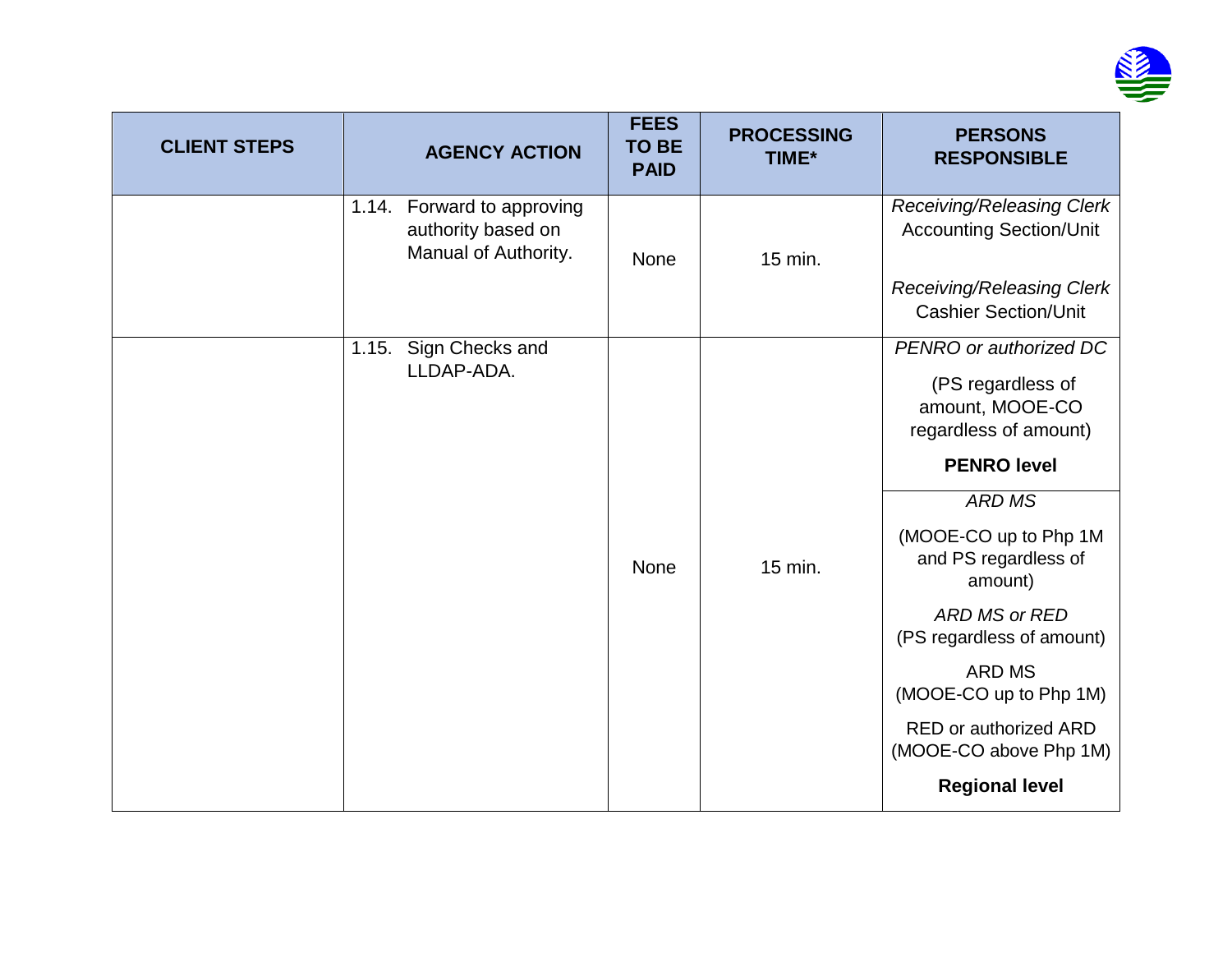

| <b>CLIENT STEPS</b> | <b>AGENCY ACTION</b>                                                                                                                                                      | <b>FEES</b><br><b>TO BE</b><br><b>PAID</b> | <b>PROCESSING</b><br>TIME* | <b>PERSONS</b><br><b>RESPONSIBLE</b>                                |
|---------------------|---------------------------------------------------------------------------------------------------------------------------------------------------------------------------|--------------------------------------------|----------------------------|---------------------------------------------------------------------|
|                     | 1.16. Forward to Cashier.                                                                                                                                                 | None                                       | 15 min.                    | Receiving/Releasing Clerk<br>Office of the PENRO,<br>ARD or RED     |
|                     | Receive and check the<br>1.17.<br>balance of Notice of<br>Cash Allocation (NCA)<br>against the total<br>amount of the DV<br>processed.                                    | <b>None</b>                                | 15 min.                    | <b>Cashier Staff</b><br><b>Cashier Section/Unit</b>                 |
|                     | Record all details in<br>1.18.<br>Index Card.                                                                                                                             | None                                       | 5 min.                     | <b>Cashier Staff</b><br><b>Cashier Section/Unit</b>                 |
|                     | Record particulars in<br>1.19.<br><b>Report of Checks</b><br><b>Issued and Cancelled</b><br>(RCIC)/Report of ADA<br>Issued (RADAI).<br>Forward to approving<br>authority. | None                                       | 1 hour & 30 min.           | <b>Cashier Staff</b><br><b>Cashier Section/Unit</b>                 |
|                     | <b>Countersign Check</b><br>1.20.<br>and ACIC based on<br>Manual of Authorities.<br>Forward to Cashier.                                                                   | <b>None</b>                                | 10 min.                    | Chief, MSD or<br><b>PENR Officer</b><br>ARD for MS or<br><b>RED</b> |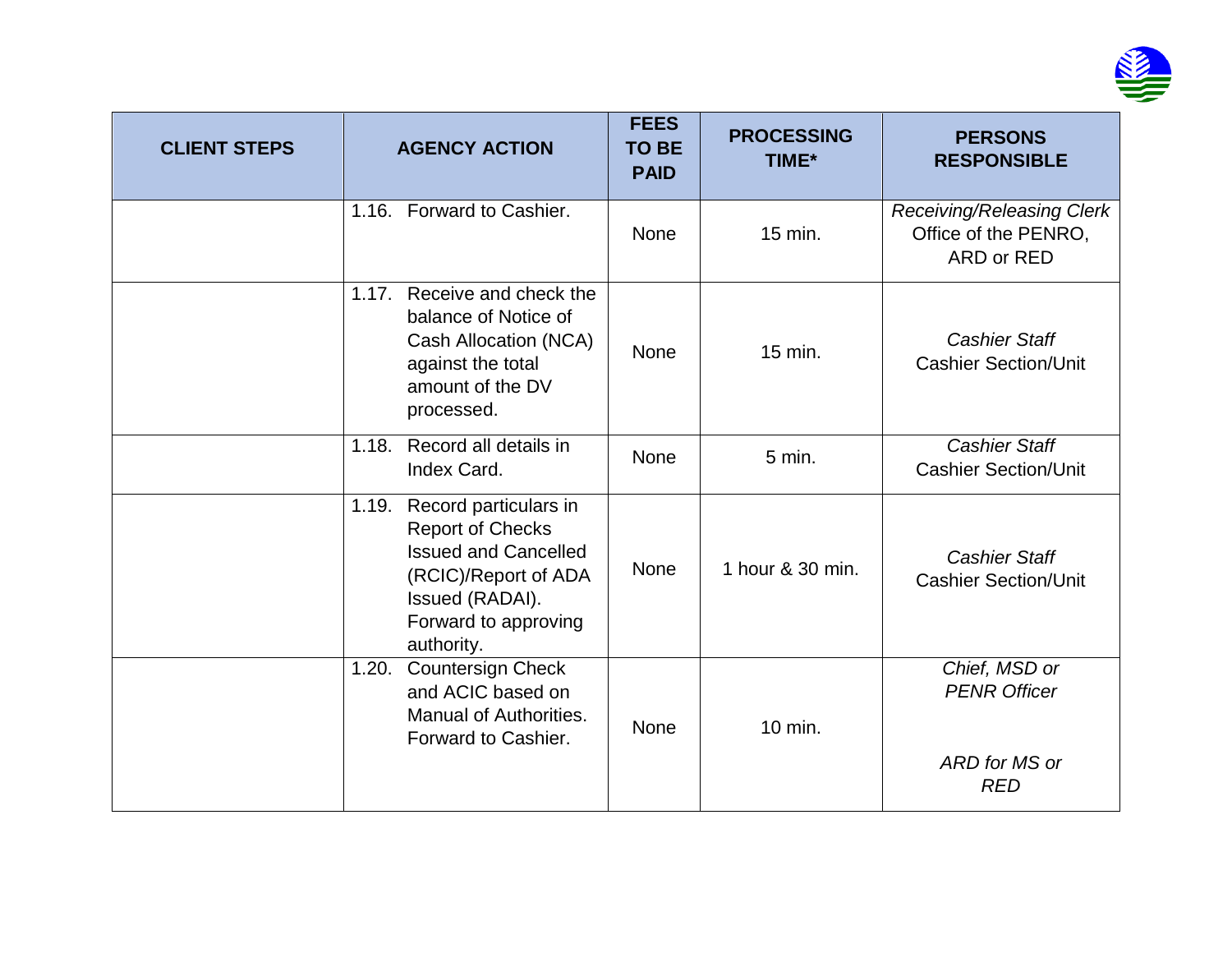

| <b>CLIENT STEPS</b> | <b>AGENCY ACTION</b>                                                                                                                                                                                                                                    | <b>FEES</b><br><b>TO BE</b><br><b>PAID</b> | <b>PROCESSING</b><br>TIME*                                                               | <b>PERSONS</b><br><b>RESPONSIBLE</b>                                           |
|---------------------|---------------------------------------------------------------------------------------------------------------------------------------------------------------------------------------------------------------------------------------------------------|--------------------------------------------|------------------------------------------------------------------------------------------|--------------------------------------------------------------------------------|
|                     | 1.21. Record receipt of<br>Check/ADA and<br>forward to cashier<br>staff.                                                                                                                                                                                | <b>None</b>                                | 5 min.                                                                                   | <b>Receiving/Releasing Clerk</b><br><b>Cashier Section/Unit</b>                |
|                     | <b>Record Check/ADA</b><br>1.22.<br>particulars in the<br>Check Register.<br>Inform the clientele if<br>the check is ready for<br>pick-up, or the ADA<br>was already prepared<br>for them to issue OR<br>upon crediting<br>payment to their<br>account. | None                                       | 30 min.                                                                                  | Cashier<br><b>Cashier Section/Unit</b><br><b>or</b><br><b>Requesting Party</b> |
|                     | Release Check/ADA to<br>1.23.<br>customer/bank with tax<br>certificate (supplier).                                                                                                                                                                      | <b>None</b>                                | 15 min.                                                                                  | Cashier<br><b>Cashier Section/Unit</b>                                         |
|                     | Receive LDDAP-ADA<br>1.24.<br>and/or Advice/ACIC<br>and supporting<br>documents.                                                                                                                                                                        | <b>None</b>                                | Not earlier than 24<br>hours but not later<br>than 48 hours for<br>Land Bank and<br>DBP. | <b>Staff</b><br>Land Bank of the<br>Philippines                                |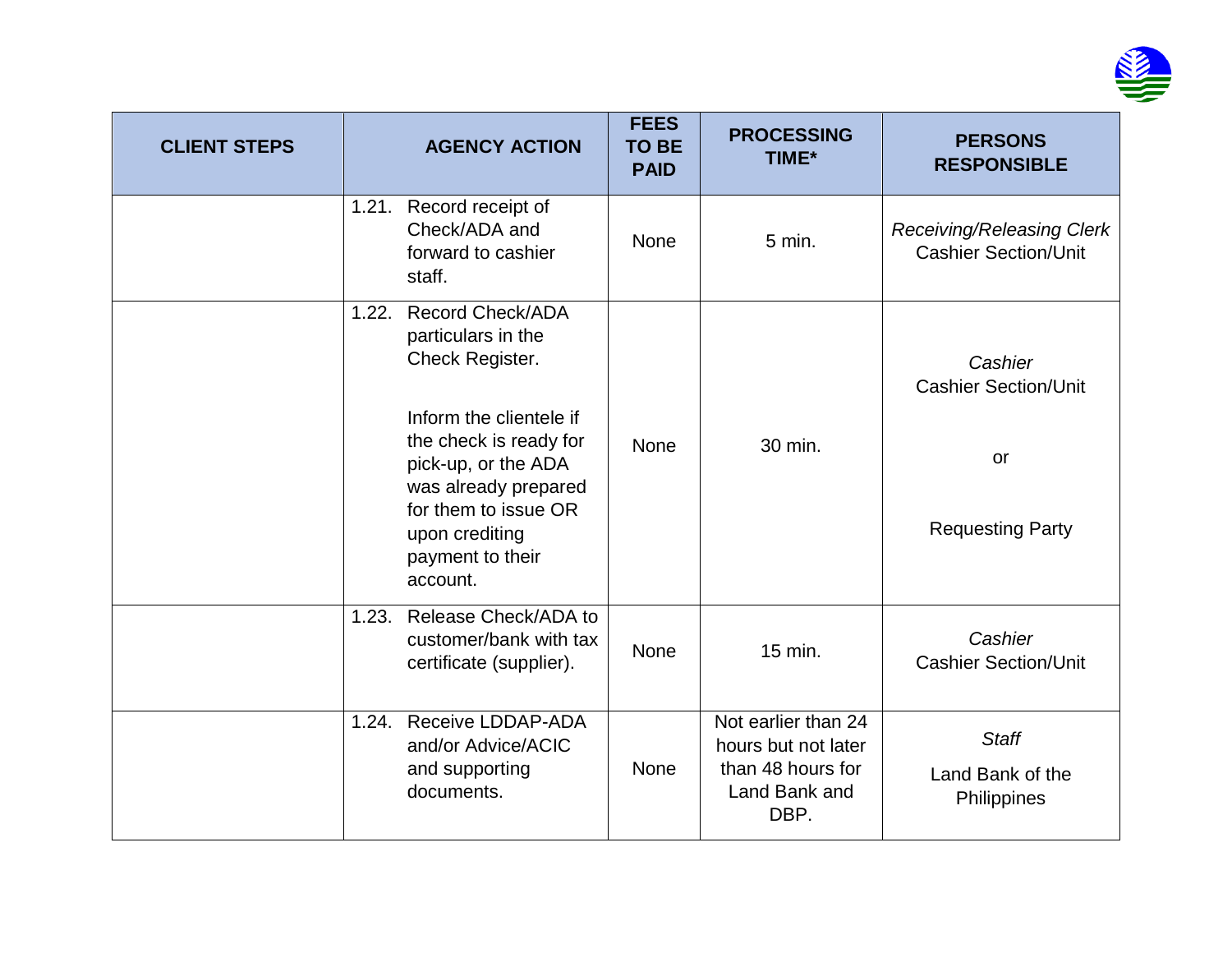

| For LDDAP-ADA,<br>transfer amount to<br>respective accounts. |               | Crediting may take<br>longer for other<br>servicing banks. | or<br>Development Bank of the<br>Philippines (DBP)<br><b>or</b><br>any other servicing banks                                                                                                                        |
|--------------------------------------------------------------|---------------|------------------------------------------------------------|---------------------------------------------------------------------------------------------------------------------------------------------------------------------------------------------------------------------|
|                                                              |               |                                                            |                                                                                                                                                                                                                     |
|                                                              |               |                                                            | 3 days, 7 hours & 55<br>min.                                                                                                                                                                                        |
|                                                              |               |                                                            | 4 days & 55 min.                                                                                                                                                                                                    |
|                                                              |               | <b>Complex</b><br>(2-day bank time)                        | 4 days, 7 hours & 55<br>min.                                                                                                                                                                                        |
|                                                              |               | <b>Highly Technical</b><br>(2-day bank time)               | 5 days & 55 min.                                                                                                                                                                                                    |
|                                                              |               |                                                            | *Turn-around time (TAT) depends on the<br>*Other factors such as the availability of<br>cash/funds and the bulk of transactions<br>during end of quarter and year-end may<br>cause the Turn-around time (TAT) to be |
|                                                              | <b>TOTAL:</b> | <b>None</b>                                                | <b>Complex</b><br>(1-day bank time)<br><b>Highly Technical</b><br>(1-day bank time)<br>availability of signatories.<br>longer.                                                                                      |

\*All documents are assumed to be from or submitted to the Admin Division/Section/Unit considering that this process flow starts with the payment, and that the Admin Division has its separate processes for procurement.